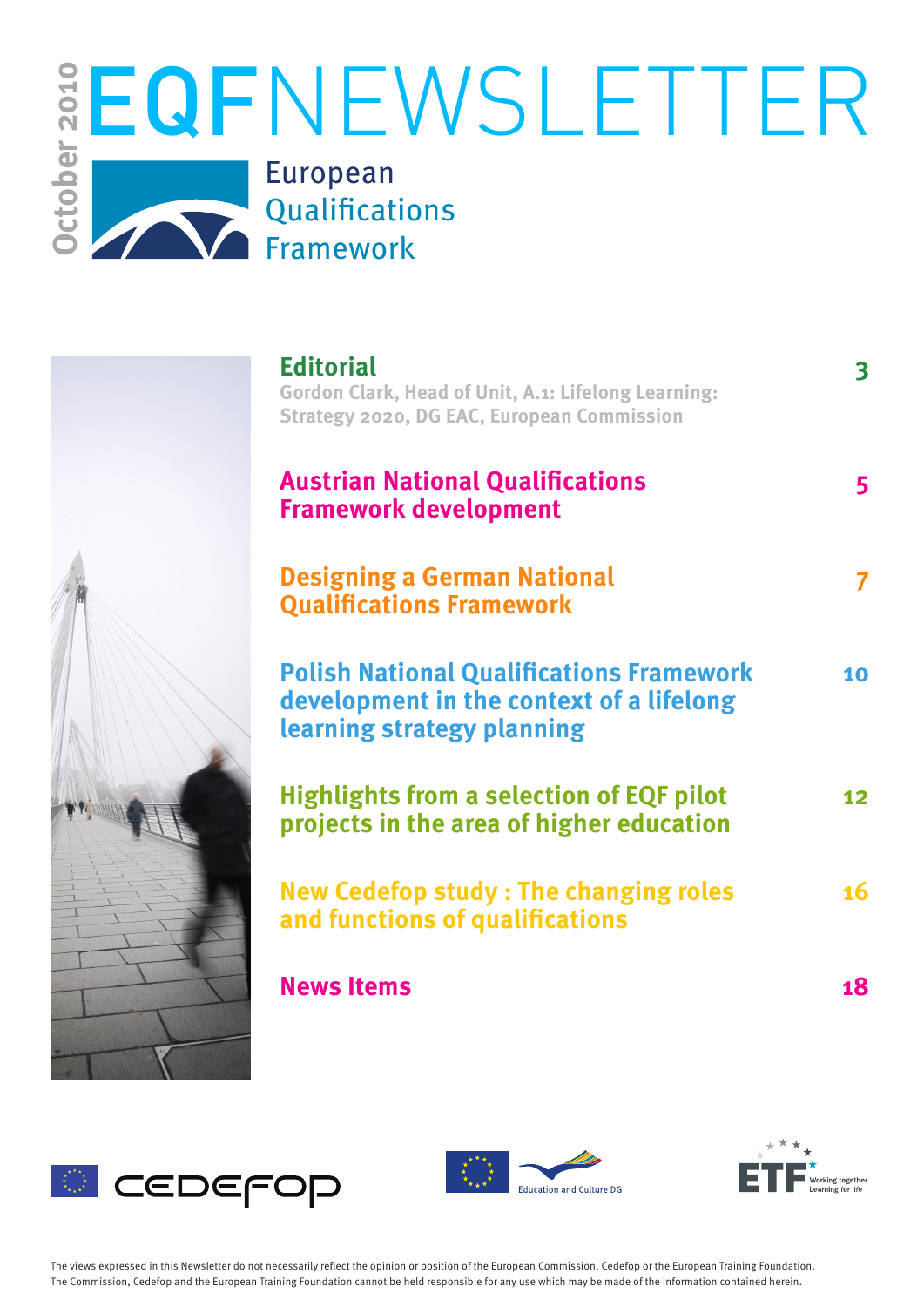# **Résumé**

Vous commencez la lecture du troisième numéro du bulletin du Cadre Européen des Certifications (CEC) qui vous informe sur les derniers développements dans le domaine des cadres des certifications.

Dans l'éditorial, M. Gordon Clark, chef d'unité "Education et formation tout au long de la vie: stratégie 2020" de la DG EAC, retrace les développements du Cadre Européen des Certifications depuis ses origines en montrant le potentiel de ce dispositif, à travers les cadres nationaux, pour faciliter l'éducation et la formation tout au long de la vie. L'éditorial souligne également les défis pour atteindre les objectifs du CEC, qui sont notamment d'assurer la transparence des processus de référencement des cadres nationaux et d'assurer que les nouveaux certificats et les suppléments Europass portent l'indication du niveau CEC à partir de 2012.

Ce troisième numéro contient en particulier des articles qui présentent les développements des cadres nationaux de certification dans trois pays: Autriche, Allemagne et Pologne. L'article sur l'Autriche présente les principes clés du futur cadre

national tout en expliquant certains choix et le processus de développement. L'article portant sur le futur cadre des certifications allemand met l'accent sur la façon dont la structure proposée a été testée sur des certifications existantes, dans plusieurs secteurs économiques et à plusieurs niveaux. Finalement, l'article des auteurs polonais montre comment, dans ce pays, le futur cadre national des certifications est considéré comme un élément intégral de la stratégie de l'éducation et formation tout au long de la vie.

Ces trois articles mettent l'accent sur les phases préparatoires pour le développement des cadres nationaux. En ceci, les articles sont complétés par un aperçu des résultats d'une sélection des projets européens pour expérimenter les principes du CEC. Les projets choisis portent plus particulièrement sur le domaine de l'enseignement supérieur.

Finalement, l'article du Cedefop informe sur une étude majeure portant sur les changements des rôles et fonctions des certifications dans nos sociétés. L'article présente les questionnements adressés par l'étude et également certains résultats clés.

# **Zusammenfassung**

Sie lesen die dritte Ausgabe des EQR Newsletters, der Sie über die neuesten Entwicklungen im Bereich Qualifikationsrahmen informiert.

Im Leitartikel gibt Gordon Clark, Leiter des Referats Lebenlanges Lernen, DG EAC, einen Überblick über die Entwicklungen des Europäischen Qualifikationsrahmens seit seiner Entstehung und illustriert anhand der nationalen Qualifikationsrahmen das Potenzial des Instruments zur Erleichterung des lebenslangen Lernens. Der Leitartikel beleuchtet auch die Herausforderungen, um die Ziele des EQR zu erreichen, insbesondere in Bezug auf die Transparenz der Referenzierungsprozesse der nationalen Qualifikationsrahmen und den Verweis auf das EQR-Niveau auf allen neuen Qualifikationsbescheinigungen und Europass-Dokumenten von 2012 an.

Diese dritte Ausgabe enthält vor allem Artikel, die über die Entwicklungen nationaler Qualifikationsrahmen in drei Mitgliedstaaten - Österreich, Deutschland und Polen - berichten. Im Artikel über Österreich werden die wichtigsten Grundsätze des künftigen nationalen Rahmens

dargestellt und einige Entscheidungen sowie das Entwicklungsverfahren erläutert. Der Artikel über den künftigen deutschen nationalen Rahmen skizziert, wie die vorgeschlagene Struktur anhand bestehender Qualifikationen verschiedener Wirtschaftssektoren und Niveaus erprobt wurde. Der dritte Artikel beschreibt, wie der künftige polnische Qualifikationsrahmen als integraler Bestandteil der Strategie für lebenslanges Lernen angesehen wird.

Diese drei Artikel konzentrieren sich auf die Vorbereitungsphase für die Entwicklung nationaler Rahmen. Darüber hinaus wird ein Überblick über die Ergebnisse ausgewählter europäischer Projekte gegeben, die die Prinzipien des EQR erproben. Schwerpunkt der ausgewählten Projekte ist der Hochschulbereich.

Nicht zuletzt informiert ein weiterer Artikel über eine umfangreiche Studie von Cedefop über die Veränderung der Rollen und Funktionen von Qualifikation in unseren Gesellschaften. Die zentralen Fragen der Studie sowie einige wichtige Ergebnisse werden präsentiert.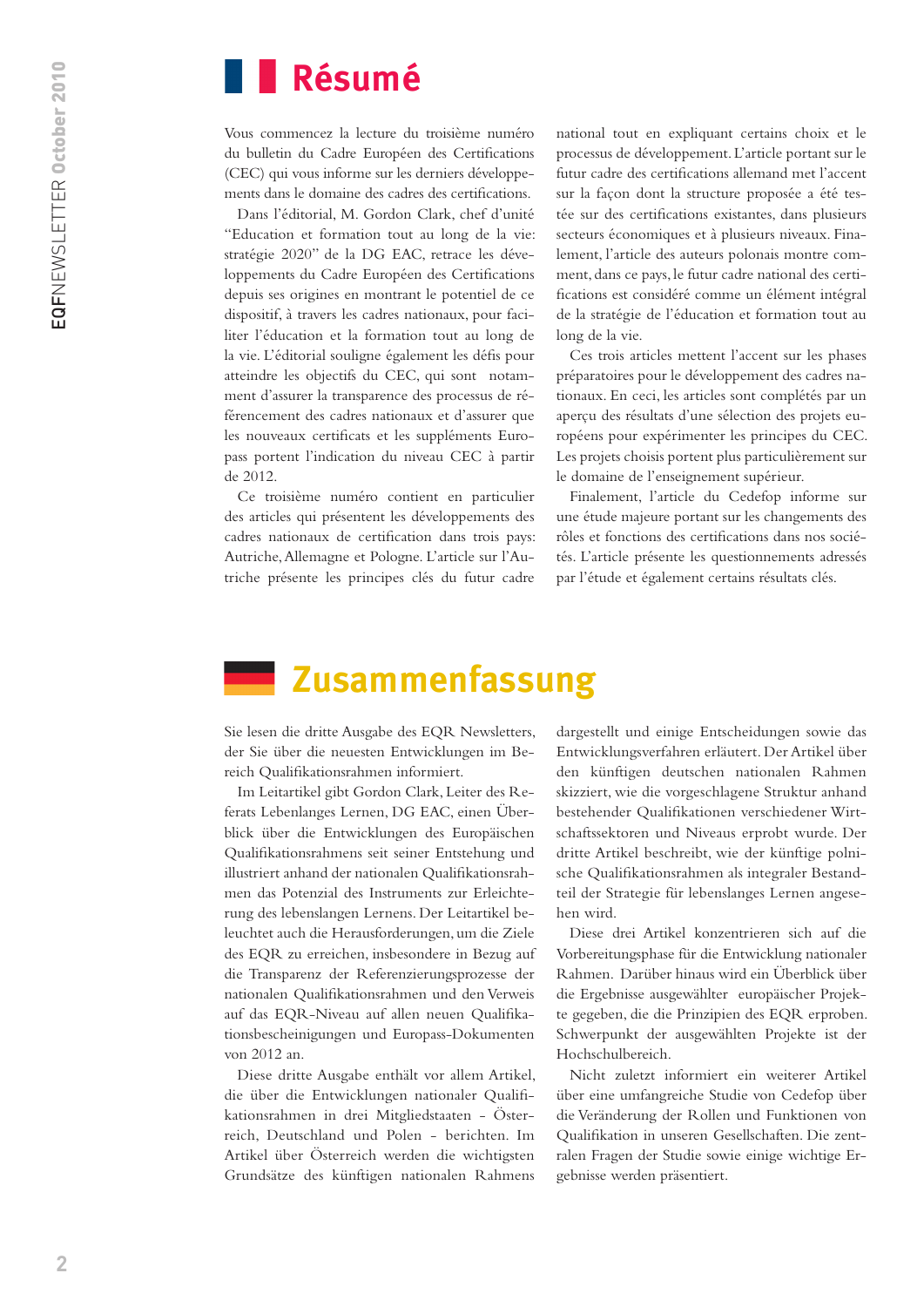# <span id="page-2-0"></span>**Editorial**

**Gordon Clark, Head of Unit, A.1: Lifelong Learning: Strategy 2020, Directorate A, Directorate-General for Education, Training, Culture and Youth, European Commission**

My retirement from the Commission at the end of October has allowed me to reflect on achievements in European cooperation in the field of education and training. I truly believe that the development of the European Qualifications Framework for lifelong learning is one of the biggest successes in this field. I also think that there is a huge potential in the implementation of the EQF, supported by national qualifications frameworks (NQFs), as a concrete instrument to promote lifelong learning, mobility, skills and jobs of citizens throughout Europe.

The essence and ideal of the EQF comes from a comprehensive and holistic definition of lifelong and "lifewide" learning, emphasising the need to value all stages and forms of learning and to build flexible pathways for learners without dead-ends. The first explicit mention of what was to become the EQF was in the Education Council Resolution on lifelong learning in 2002 that called for the development of a framework that supported the recognition of qualifications building on the achievements of the Bologna Process and promoting similar action in vocational education and training. Two years later the "Education and Training 2010" Joint Progress Report referred, for the first time, to the need for a single European framework of qualifications as a common reference for the transparency of qualifications.

The actual inspiration for the level and descriptors of the EQF was found in a study undertaken by Mike Coles and Tim Oates (2004), which called for the development of "zones of mutual

Gordon Clark, Head of Unit, A.1: Lifelong Learning: Strategy 2020, Directorate A, Directorate-General for Education, Training, Culture and Youth, European Commission



trust" for the transparency of qualifications. Mutual trust has, since then, been key to the EQF. The EQF is a voluntary exercise that builds on mutual trust between countries and between various stakeholders.

I feel that the way in which the EQF was carefully conceived and developed is in itself best practice for a successful European instrument resulting from our "open method of coordination" in education and training. It is best practice because it was built on research, expert advice, stakeholder involvement and widespread consultation throughout the Member States. In 2004, we established a group of experts from various countries, different education and training systems – general and vocational education and training, adult and higher education (including representatives from the Bologna Process) – and from employer, sectoral and trade union organisations, to define a possible framework covering all levels and forms of learning. The resulting Commission document in July 2005, which set out a blueprint for the EQF, was the subject of a broad consultation throughout Europe. At the end of the consultation process, a conference in Budapest provided very valuable input to the final EQF structure: the level descriptors were subsequently simplified, in close consultation with representatives of all Member States, to better accommodate the diversity of national qualification systems.

The careful preparation and consultation provided a strong basis for the Commission's proposed EQF Recommendation in September 2006. As a result, the legislative process, leading to the adoption of the Recommendation by the Council and Parliament in April 2008, went very smoothly.

I must admit that the EQF has become even more successful than we ever expected with considerable political priority and commitment being given to its full implementation by Member States, social partners and stakeholders. By now, all countries participating in the "ET2020" strategy for European cooperation in education and training will have developed or are developing NQFs based on learning outcomes linked to the EQF. In almost all cases, national frameworks for the three cycles of higher education are integrated in comprehensive NQFs for lifelong learning, and these developments are supported by coordination at European level in the implementation of the EQF and the Bologna Process.

However, for the EQF to reach its full potential some key challenges have to be addressed. Trans-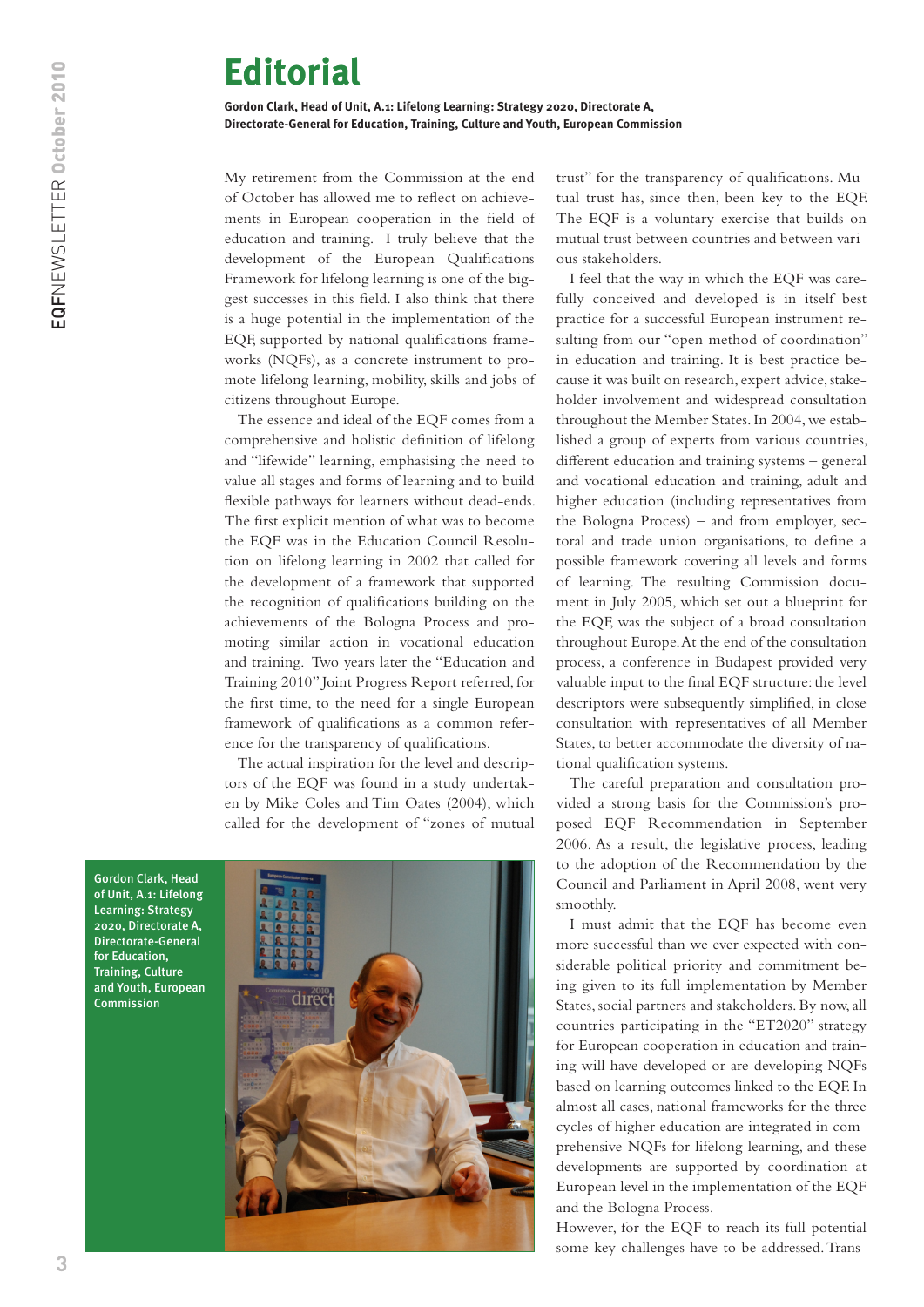parency and coherence in the referencing of NQFs to the EQF is crucial. A lack of coherence between countries in referencing to the EQF could undermine mutual trust and trust in the referencing process itself. Special attention should be paid to referencing to EQF levels 1 and 2 and to EQF level 5 and 6.

Another challenge relates to how the EQF will have an impact on the lifelong learning and mobility of individuals. Therefore, it is important that by 2012 all new qualifications and Europass supplements should have an "EQF tag" that indicates the EQF level of that qualification and facilitates the understanding of the level of qualifications throughout Europe.

Finally, the successful implementation of NQFs is very important for the success of the EQF. Of course, NQFs are not a panacea. To bring about real change for citizens, it is necessary to integrate the validation of non-formal and informal learning and guidance systems and to be closely linked

with other measures aimed at the modernisation of education and training systems. However, NQFs can have and are having a major impact. On the one hand, they are effective tools for communication, mobility and transition between the worlds of education and employment, supporting employment and growth. On the other hand, by valuing and recognising learning wherever it takes place and by supporting the access, transfer and progression of learners, NQFs can provide real added value in addressing educational disadvantage and promoting social inclusion.

I would like to thank all those who have contributed so much since 2004 to the success of the EQF: experts, stakeholders, national representatives, the ETF and, of course, the small team of colleagues in DG EAC and Cedefop who have worked so hard on this initiative. I would like to pay a special tribute to Jens Bjornavold, who was inspirational and instrumental, at all stages, in the process from 2004 to the current date.

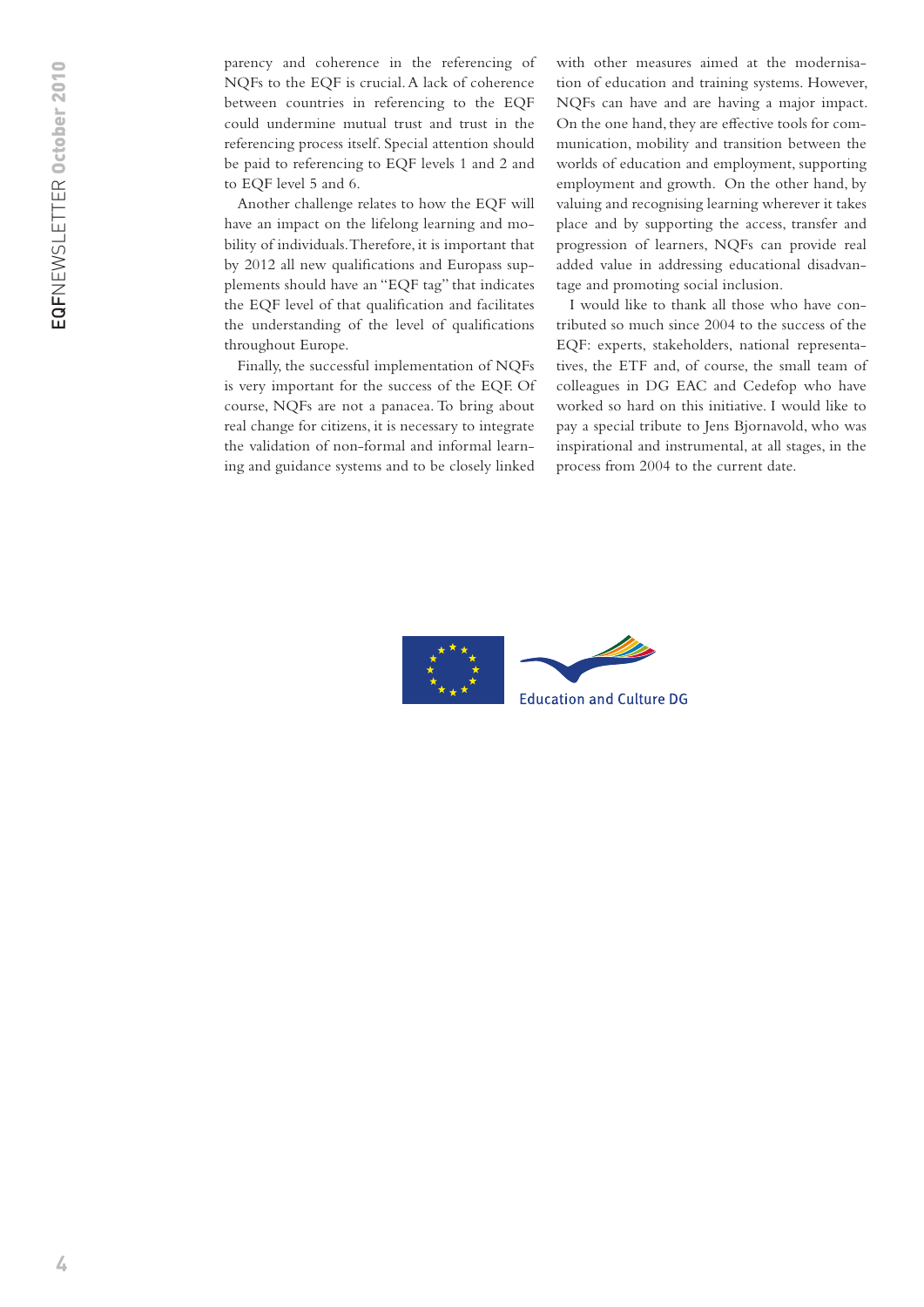# <span id="page-4-0"></span>**Austrian National Qualifications Framework development**

**Sabine Tritscher-Archan (ibw)**

#### **Background**

Work on the Austrian National Qualifications Framework (NQF) began in 2007 with a series of **scientific analyses** of the Austrian qualifications system looking at the key principles of an NQF, namely the learning outcome orientation in curricula/qualifications or existence of implicit hierarchies in the Austrian qualification system. This work led to the compilation of an NQF background paper which was subject to an **Austrianwide consultation** in the first half of 2008. This paper addressed the most important questions regarding the implementation of an NQF, that is, the general approach that should be taken, the possible structure of the framework, the descriptors to be used, the classification procedure, the system architecture, the responsibilities of the stakeholders involved, etc.<sup>1</sup> The responses of more than 270 stakeholder institutions (from all spheres of education, including educational authorities, social partners, etc.) showed the variety of opinions on this subject matter and the partly opposing positions that some segments of education and training had in Austria. While the classification<sup>2</sup> of vocational education and training (VET) qualifications to levels 1 to 5 was undisputed, the possibility of allocating VET qualifications to **levels 6 to 8** was controversially debated. Stakeholders from the higher education area argued that only qualifications from the Bologna architecture, i.e. Bachelor-, Master- and PhD-degrees, should be placed on these levels. All other qualifications – formal as well as non-formal – should be classified on levels 1 to 5. This opinion was strongly opposed by VET stakeholder institutions that referred to the principle of 'equivalence rather than equality': there should be parity of esteem between qualifications, no matter where and how they were acquired. After one year of discussion following the outcome of the consultation, a compromise was reached. Towards the end of 2009 a **political paper** was accepted by the Austrian Ministerial Council that laid down the following **NQF structure** (cf. also Fig. 1 below) and **basic characteristics**:

• The Austrian NQF will comprise of **eight levels**, with levels 6 to 8 being divided into a 'Bologna-strand' and into a 'non-Bologna-strand'. Bachelor-, Master- and PhD-degrees will be

classified on the basis of the Dublin descriptors, while qualifications outside the Bologna architecture will follow the NQF descriptors.

- • The **EQF descriptors** will form the basis for the classification of qualifications to the Austrian NQF (see also part on 'Pilot projects' for explanation). Austria will not develop its own descriptors but rather provide explanations/details/specifications to the EQF descriptors (see also section on 'Ongoing work' below) from the perspective of the Austrian qualification landscape. These explanations should make the EQF descriptors more 'tangible' and should facilitate the classification.
- The Austrian NQF will focus on **transparency** (of the qualifications system) **and orientation** and will not be an instrument of regulation. This means that there will be no entitlements linked with a level classification of a qualification – neither in terms of access to qualifications placed on higher levels, nor in terms of salary classification.
- All qualifications irrespective of the focus (general education qualifications and VET qualifications) and the learning context (for example initial VET or continuous VET) – will be classified to the NQF. Due to the complexity of the NQF development process and the fact that different ministries, departments and stakeholders need to be involved it was decided to work on the 'formal qualification area' (comprising qualifications that are based on legal regulations, i.e. laws, directives, etc.) and the 'non-formal qualification area' separately. Although, for qualifications from both areas, the same classification principles will apply in the end (see also section on 'Ongoing work' below), the starting situation, regarding stakeholders in charge and governance principles, differs. Thus, working groups deal with the questions attached to both areas separately.
- Classification in the NQF is **voluntary**. For a qualification to be placed on the NQF it is necessary that the authority that governs this qualification (for example the Ministry of Education or the Ministry of Economics) applies for it (see also section on 'Ongoing work').

<sup>1</sup> Cf. **[http://www.bmukk.gv.at/medienpool/15830/nqr\\_konpap\\_08.pdf](http://www.bmukk.gv.at/medienpool/15830/nqr_konpap_08.pdf)** (27.09.2010)

<sup>2</sup> The terms 'classification' and 'allocation' are used when relating qualifications to an NQF-level, while 'referencing' is used when relating an NQF-level to the EQF.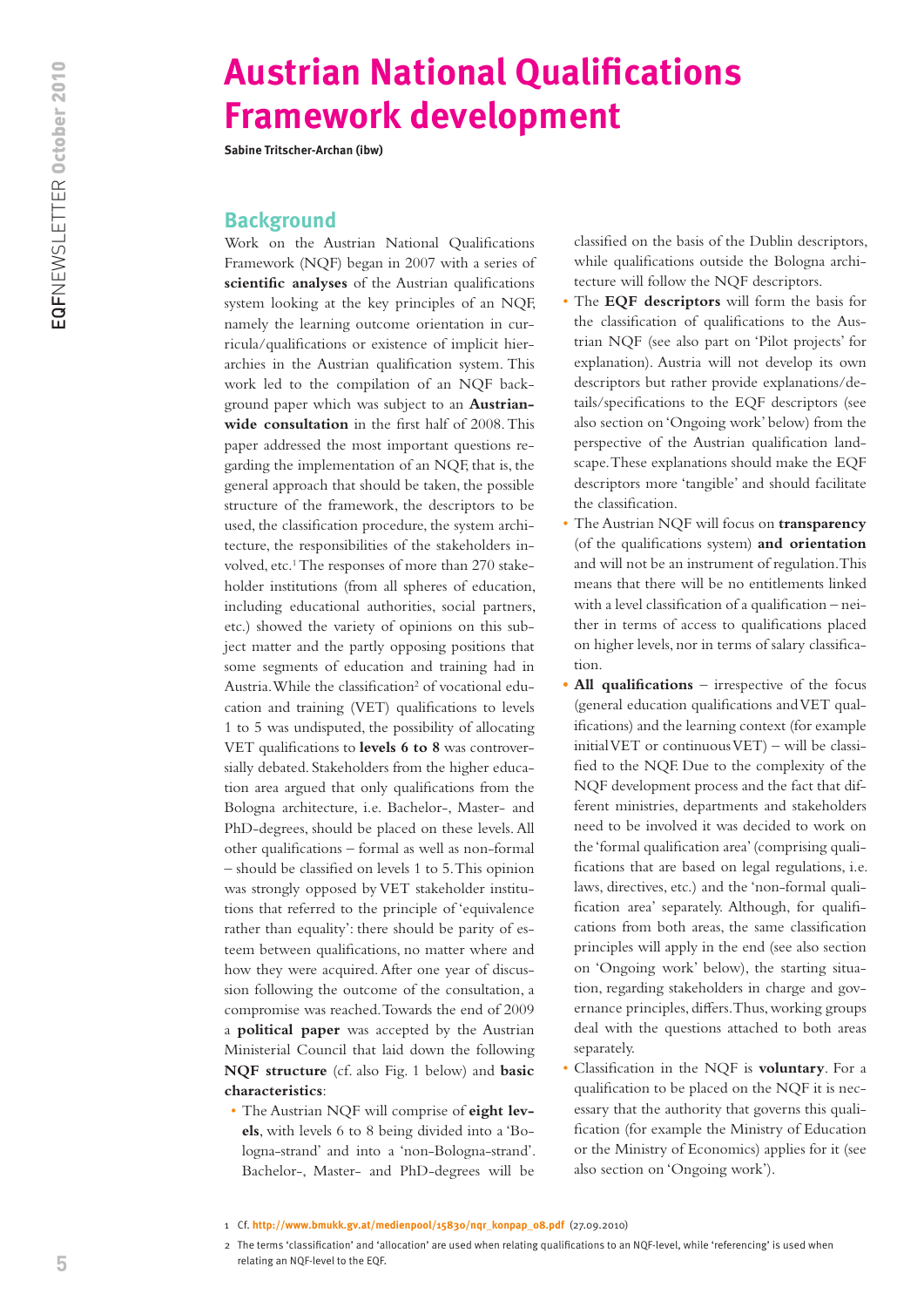#### **Fig. 1: Structure of the Austrian NQF**

| Level 8            |
|--------------------|
| Level 7            |
| Level 6            |
| Level 5            |
| Level 4            |
| Level 3            |
| Level <sub>2</sub> |
| Level 1            |
|                    |

The acceptance of the political paper marked the 'official' beginning of the NQF development process. **Key actors** in this process are the Ministry of Education, Arts and Culture (BMUKK) and the Ministry of Science and Research (BMWF). These ministries head the so-called **NQF Steering Group**, in which members of all ministries, the social partners and the *Laender* are represented. This 23-person committee decides on all important aspects of the NQF such as the Austrian specification to the EQF descriptors, the NQF governance structure, the classification process, etc. (see also 'Ongoing work').

#### **Pilot projects**

Important background information for the work of the NQF Steering Group was provided, in addition to the results of the NQF consultation, by **pilot projects** that have been carried out parallel to the political process of the NQF development. Hence the 'top down' (political) process has been strongly supported by a 'bottom up' (practical) analysis. Four sectors have been selected as pilot areas: **construction,**<sup>3</sup>**electrical engineering,**<sup>4</sup>  **health**<sup>5</sup>  **and tourism**<sup>6</sup> . The main objective of these pilot projects was to check how selected qualifications from the listed sectors could be classified to an NQF level on the basis of the EQF descriptors. Moreover, they also served to test the classification procedure that was already outlined in the NQF consultation paper. The question of whether the EQF descriptors would suffice for classifying Austrian qualifica-

tions or whether additional explanations, amendments or Austrian-specific descriptors would be necessary was also subject to this piloting.

In all of these projects, a series of **workshops** was carried out with experts and stakeholders (for example from the social partners, from companies, educational authorities, training providers, etc.) who discussed the questions connected to the projects' objectives. As a consequence of these discussions it was decided that the Austrian NQF should – just as the EQF – have **eight levels** (see 'Background' above). The experts regarded it as possible to map the Austrian qualification landscape on a framework comprising eight levels. Moreover, Austrian-specific **descriptors** were not deemed necessary by the workshop participants. The experts concluded that such descriptors would also have to be abstract (like the EQF ones) because they should fit all qualifications. Thus, it was agreed that the EQF descriptors should form the basis for the classification but that they should be specified and explained in more detail drawing on the descriptions of Austrian qualifications (see 'Background' and also 'Ongoing work'). It was also suggested during these workshops – and later taken into account – to classify '**reference qualifications**' in order to better illustrate the requirements of a level. Challenges were seen regarding the **learning outcome orientation**. Although this shift to learning outcomes was broadly welcomed, it was reckoned that a lot of work was needed to make Austrian curricula 'learning outcomes-fit'.

<sup>3</sup> Tritscher-Archan, Sabine (2008): *NQR in der Praxis: Am Beispiel des Baubereichs. [The NQF in Practice – By the Example of the Construction Sector]*. ibw-Schriftenreihe Nr. 141. Wien.

<sup>4</sup> Tritscher-Archan, Sabine (2009): *NQR in der Praxis: Am Beispiel des Elektrobereichs. [The NQF in Practice – By the Example of the Electrical Sector]*. ibw-Forschungsbericht Nr. 147. Wien.

<sup>5</sup> *Lernergebnisorientierte Lernniveaus in den nichtärztlichen Gesundheitsberufen – eine ex ante Prüfung auf Machbarkeit und Funktionalität. [Learning Outcome Oriented Qualification Levels in Healthcare Professions – an Ex-Ante Examination of Possibility and Functionality]*. In: Markowitsch, Jörg (Hrsg.): *Der Nationale Qualifikationsrahmen in Österreich. Beiträge zur Entwicklung. [The Austrian National Qualifications Framework. Contributions to its Development]*. Studies in Lifelong Learning 3. Lit-Verlag. p. 227-240.

<sup>6</sup> Luomi-Messerer, Karin und Lengauer, Sonja (2009): *Der Nationale Qualifikationsrahmen im Bereich Tourismus. Ergebnisse eines Pilotprojektes. [The National Qualifications Framework in the Tourism Sector. Results of a Pilot Project]*. In: Markowitsch, Jörg (Hrsg.): *Der Nationale Qualifikationsrahmen in Österreich. Beiträge zur Entwicklung. [The Austrian National Qualifications Framework. Contributions to its Development]*. Studies in Lifelong Learning 3. Lit-Verlag. S. 205-225.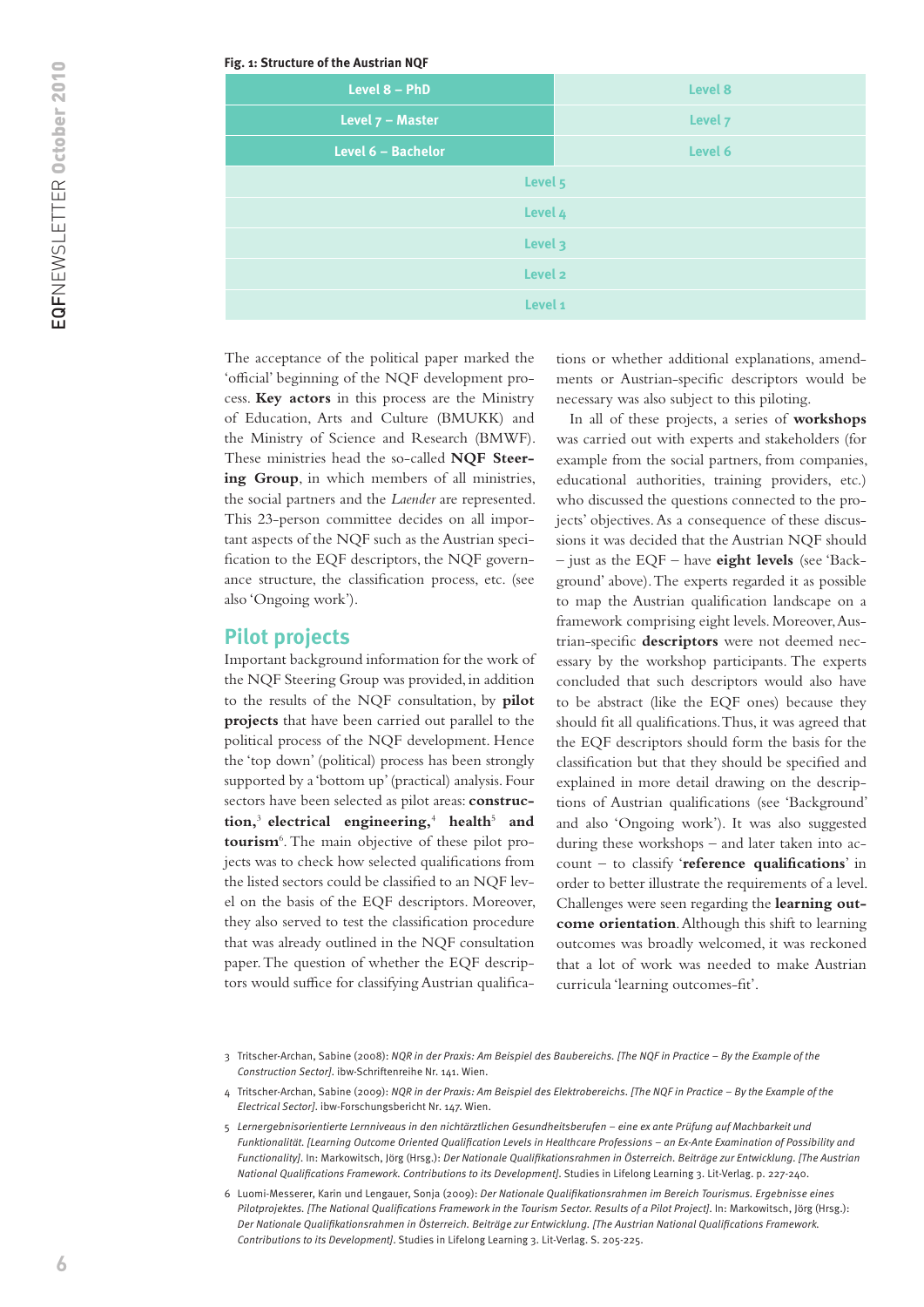### **Ongoing work**

One more **pilot project** is supporting the NQF development work that is being undertaken at the moment (October 2010). This time, the focus lies on qualifications in the business-administrative field (commercial and office occupations). The main development tasks being carried out now are the definition of criteria for the NQF classification, of the classification procedure and the NQF governance structure. The results of this work will enter into an **NQF Manual**, which is due to be published by the end of 2010. This Manual will provide support throughout the entire NQF classification process. Some aspects of the content of the NQF manual are presented in Box 1.

#### **Box 1: Key aspects covered by the prepared Austrian NQF Manual**

The Manual address the following issues:

- • How do qualifications have to be structured and described to be 'NQF-classifiable'?
- applying for classification?
- tion on a particular level?
- Which steps have to be taken when applying for classification?
- Who are the stakeholders involved in the NQF process and what are their tasks?
- 

Moreover, it will also give information on the main actors/bodies involved in NQF matters (governance structure) and stipulate their tasks. One such important entity – the National Coordination Point (NCP) – has already been set up at the National Agency for Lifelong Learning/Austrian Exchange Service.7

Another important question that is being looked into at present is connected to the **legal status** of the NQF. A working group dealing with legal aspects was set up at the Ministry of Education. It is working out a proposal of whether and, if so, which legal framework should be given to the NQF.

The **time schedule** for the next steps in the NQF development process foresees that classification applications should be possible as of 1 January 2011. First qualifications from the 'formal qualification area' (see 'Background' for further explanation) will be placed on the NQF. At a later stage qualifications from the 'non-formal area' will be added. The report on the referencing of the Austrian NQF to the EQF will be drawn up in the course of 2011 and presented to the EQF Advisory Group towards the end of the year.

ibw Institut für Bildungsforschung der Wirtschaft

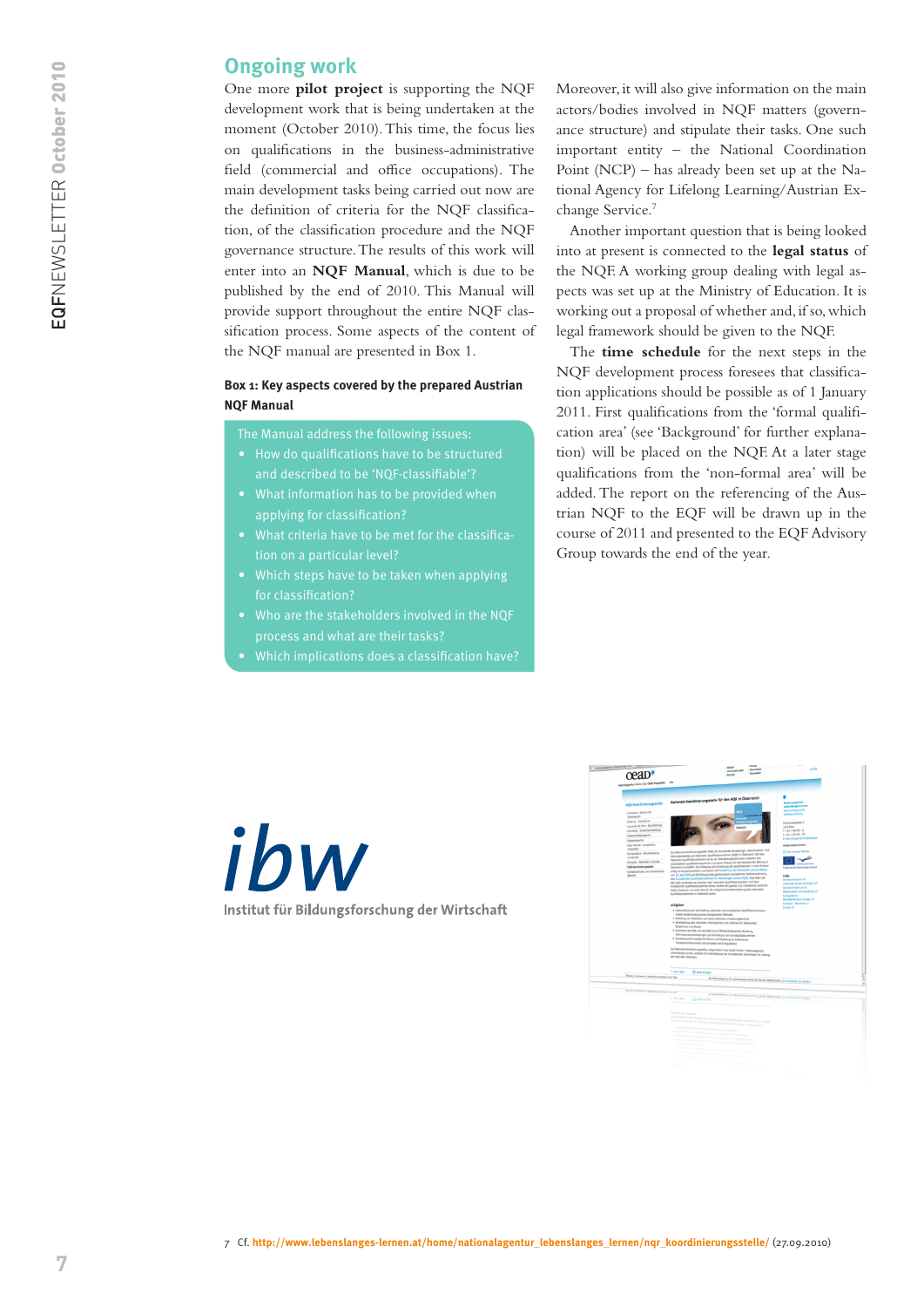# <span id="page-7-0"></span>**Designing a German National Qualifications Framework**

**The pilot phase – approach and results of the workgroup 'metal/electro'**

**Natalie Morawietz (f-bb, DQR office)**

A proposal for a National Qualifications Framework in Germany (DQR) was presented at the beginning of 20091 . This proposal was to be discussed during a one year pilot phase aimed at finding a traceable and exemplary classification of selected qualifications that would form the basis for a consensus. The second objective of this pilot phase was to check the manageability of the DQR matrix of qualifications framework descriptors and to enhance it, if necessary. The testing process included the verification of:

- levels at which the qualifications taken as examples could be placed, bearing in mind the defined concept of competence; and
- the usability of the draft qualifications descriptors' matrix, which should be adapted, if necessary.

Qualifications from four occupational areas and fields of activity were selected for the testing phase. The areas/fields of activity were:

- metal working and electrical engineering
- • trade
- • health
- information technology

Qualifications (between 12 and 16 of them) from these areas were referenced to the levels of the DQR draft during the DQR pilot phase so that at least one qualification, if possible, would be assigned to each of the eight DQR levels.

Expert workshops were the main testing method used. There are several reasons for choosing this approach, including:

- The 'expert workshop' format is very appropriate for a discussion covering more than one field of education and training, which is indeed necessary for the development of an overarching qualifications framework. It is thus possible to present, discuss and document different circumstances, approaches and concepts.
- • The involvement of experts from different fields, including ministries, education and training representatives, enterprise and associations provided the opportunity to verify whether or not the DQR draft is easy to handle from all perspectives.

#### **Classification approach**

The DQR descriptors are not geared to input factors such as learning periods, learning locations or learning context. Instead they describe learning outcomes achieved by learners at the end of their learning period. A description in terms of learning outcomes is necessary in order to compare all fields of education and training, since learning outcomes represent the only common comparable element of all learning paths. This is unrelated to the formal completion of a step in the schooling process (passing an examination, receiving a certificate, further access certificates gained). This approach corresponds to the technically accurate use of the terms 'input', 'output' and 'outcome'.

- • 'Input' means the implementation of resources (for example time, learning and working aids);
- • 'Output' is the immediate result of the 'input' (for example examination passed); and
- • 'Outcome' is the long-term effect of an activity (here the learning process).

Learning outcome orientation in the DQR means that qualifications are analysed with regard to the action skills (*Handlungskompetenz*) stated in the description of the qualification. This active aspect is expressed by using verbs in the competence descriptions in the DQR.

The German education and training system and the qualifications are currently not systematically defined in terms of learning outcomes. Therefore, the documents which define qualifications (for example curricula or qualification regulations) had to be analysed in terms of outcome, in order to relate the qualifications to the DQR descriptors. In other words the qualifications definitions had to be evaluated with regard to the (sometimes merely implied) learning outcomes they aimed to achieve in order to be compared to the competence definitions in the DQR draft and the EQF requirements. Matches with the level descriptors of the DQR draft were identified on this basis.

Two possible approaches to identifying qualifications levels emerged during the testing phase: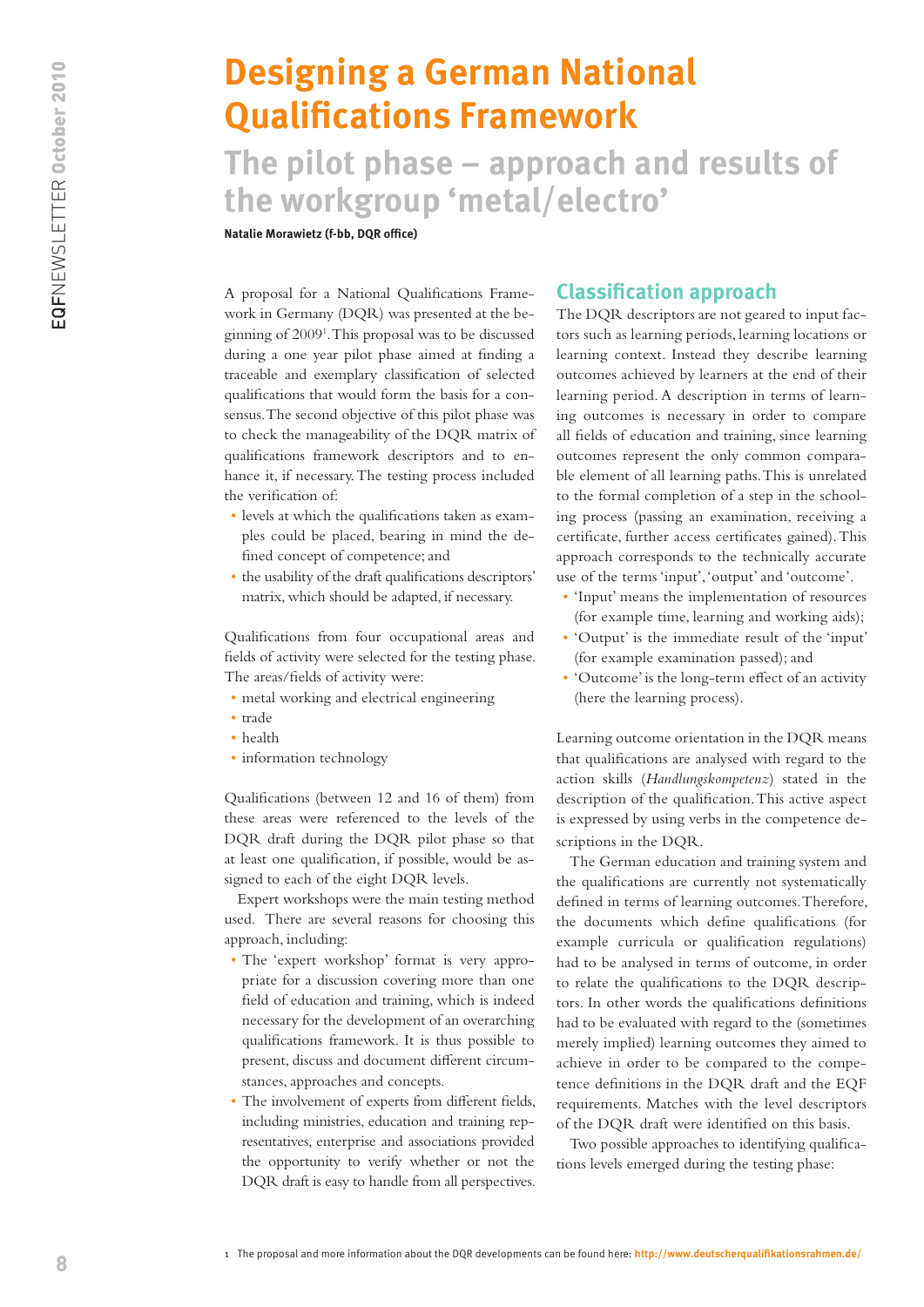- An 'inductive' approach, based on analysing the learning content listed in a curriculum. In this approach an input-oriented description of a qualification was 'translated' to learning outcomes.
- A 'deductive' approach based on hypotheses concerning the structural features of a competence acquired through learning. Through this approach the content of a source text was summarised into (approximately five to ten)

functions that correspond to the expected typical requirements needed for an occupation the qualification prepares for.

The objective of this exercise was to reference every selected qualification to a level of the DQR draft and to justify this decision in precise terms. The results have been documented in a common form, the structure of which is illustrated in the table below:

#### **Table 1: Structure of the form used to define qualifications levels**

| <b>Qualification name</b>            |                                                                                             |              |                    |
|--------------------------------------|---------------------------------------------------------------------------------------------|--------------|--------------------|
| <b>Documents and sources used</b>    |                                                                                             |              |                    |
| <b>Proposed level classification</b> |                                                                                             |              |                    |
| <b>Competence area</b>               | <b>Category/Subcategory</b>                                                                 | <b>Level</b> | <b>Explanation</b> |
|                                      | Knowledge<br>(depth and breadth)                                                            |              |                    |
| <b>Professional</b><br>competence    | <b>Skills</b><br>(instrumental and systemic<br>skills, judgement)                           |              |                    |
| <b>Personal</b><br>competence        | <b>Social competence</b><br>(team/leadership<br>skills, involvement and<br>communication)   |              |                    |
|                                      | Self-competence<br>(autonomy, responsibility,<br>reflectiveness and learning<br>competence) |              |                    |

The testing approach outlined above and the issues faced are illustrated in more concrete terms through the example of the *Kfz-Mechatroniker* (mechatronics technician) below.

# **Results of the workgroup 'metal/electro'**

The 3.5-year apprenticeship *Kfz-Mechatroniker* is a dual vocational training course, after which course graduates are able to work independently on complex assignments and to plan all the necessary work steps. They analyse the vehicle system and check and repair breakdowns and dysfunctions. They acquire the specific knowledge required for various applications through special information systems.

In general it is expected that 3/3.5-year professional apprenticeships will be classified at DQR level 4 or 5. In the testing process it was important to pay attention to some newly introduced qualifications, which have been upgraded because the professions they prepare for deal with a complex and more challenging environment.

In order to arrive to the conclusion about the referencing of these qualifications it was also relevant to analyse input factors in order to draw conclusions about learning outcomes connected to some qualifications. Each qualification has been classified according to the learning outcomes a graduate is expected to have achieved at the moment of acquisition of the qualification. Subsequent professional experience and improvements in competence have not been taken into account.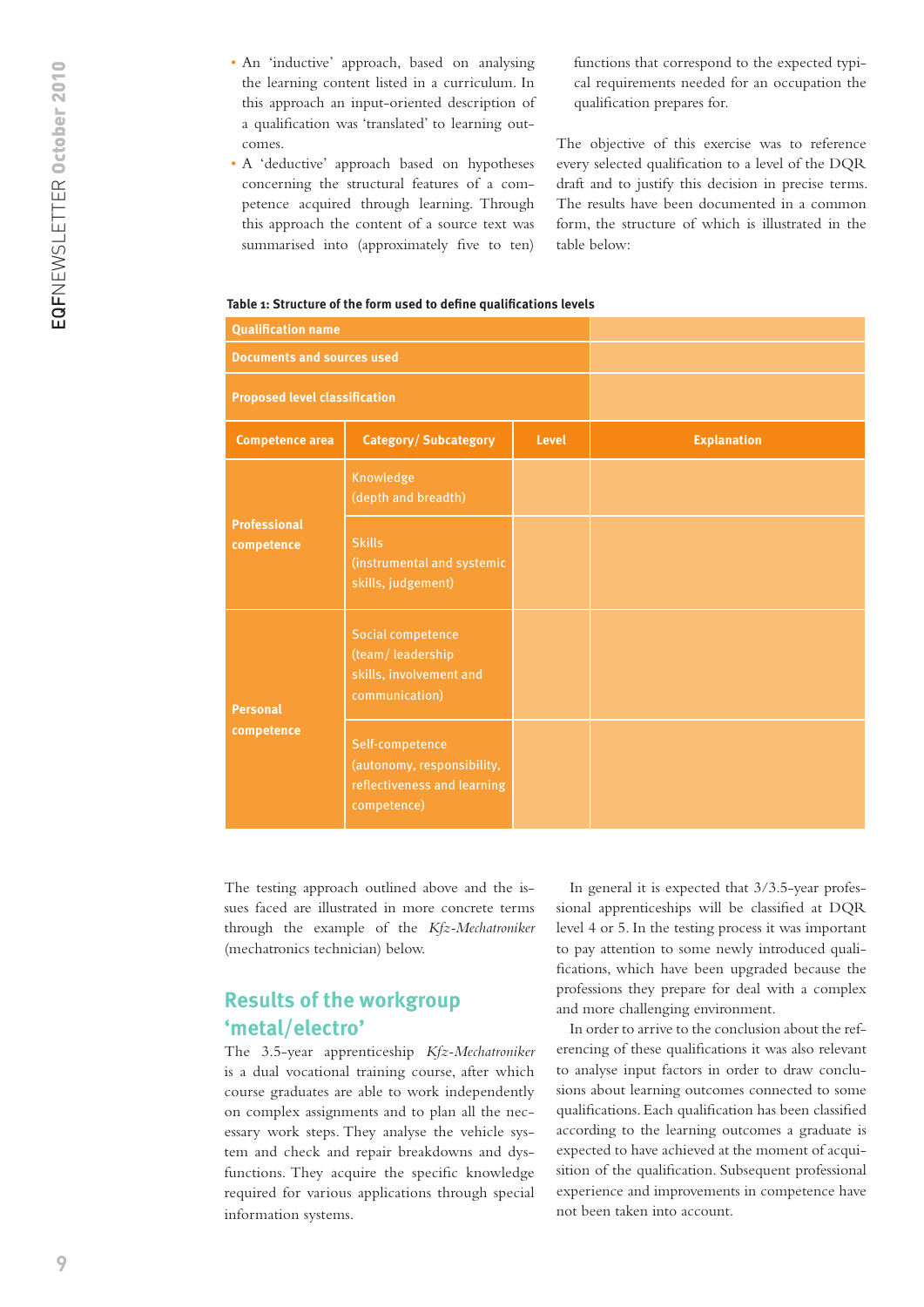## **The following difficulties emerged during the pilot referencing:**

It is very common in the German education system to develop progressive education and training pathways whereby one (specific) qualification is a precondition for accessing education and training leading to another qualification. However, it appears that given the eight level structure of the DQR, certain qualifications that are a precondition for accessing a course leading to other qualifications are difficult to link to the DQR levels in a way that would reflect this progression. The 8-level structure ignores minor differences in learning outcomes and is likely to give a generalised view of the level of qualifications. Each level of the DQR therefore includes a certain latitude. For instance, a classical upgrading training can be linked to the same DQR level as a qualification which actually represents a prerequisite for such training. Admission requirements do not play a decisive role in classifying qualifications.

So far both approaches used (inductive/deductive) have shown that clear referencing into one level is very difficult and that a certain blurring of the boundaries remains, allowing deviations on the scale of a level. It therefore became necessary to take a holistic view of qualifications in order to be able to identify a definite link to one level of the DQR.

When considering double qualifications (for example programmes that result in achievement of two bachelors), each has been judged separately. While a double qualification is likely to improve professional chances and develop the competence of an individual, this is not relevant for the DQR which takes into account single qualifications and not personal biographies.

In the end, the results of the working group 'metal/electro' show that analysing a single qualification using the DQR descriptors alone does not provide a meaningful understanding of the qualification. Taking into account how the qualifications relates to other qualifications and fields are necessary to give a full picture of the range of qualifications in the German qualifications system.

## **Bibliography**

DQR-Büro, 2010: Expertenvotum zur zweiten Erarbeitungsphase des Deutschen Qualifikationsrahmens. **[http://www.deutscherqualifikationsrahmen.de/](http://www.deutscherqualifikationsrahmen.de/SITEFORUM?t=/contentManager/onStory&e=UTF-8&i=1215181395066&l=1&active=no&ParentID=1216806561491&StoryID=1283182659646) [SITEFORUM?t=/contentManager/onStory&e=UTF-](http://www.deutscherqualifikationsrahmen.de/SITEFORUM?t=/contentManager/onStory&e=UTF-8&i=1215181395066&l=1&active=no&ParentID=1216806561491&StoryID=1283182659646)[8&i=1215181395066&l=1&active=no&ParentID=121](http://www.deutscherqualifikationsrahmen.de/SITEFORUM?t=/contentManager/onStory&e=UTF-8&i=1215181395066&l=1&active=no&ParentID=1216806561491&StoryID=1283182659646) [6806561491&StoryID=1283182659646,](http://www.deutscherqualifikationsrahmen.de/SITEFORUM?t=/contentManager/onStory&e=UTF-8&i=1215181395066&l=1&active=no&ParentID=1216806561491&StoryID=1283182659646)** accessed on 2.9.2010

Natalie Morawietz, DQR-Office [morawietz.natalie@f-bb.de](mailto:morawietz.natalie%40f-bb.de?subject=)

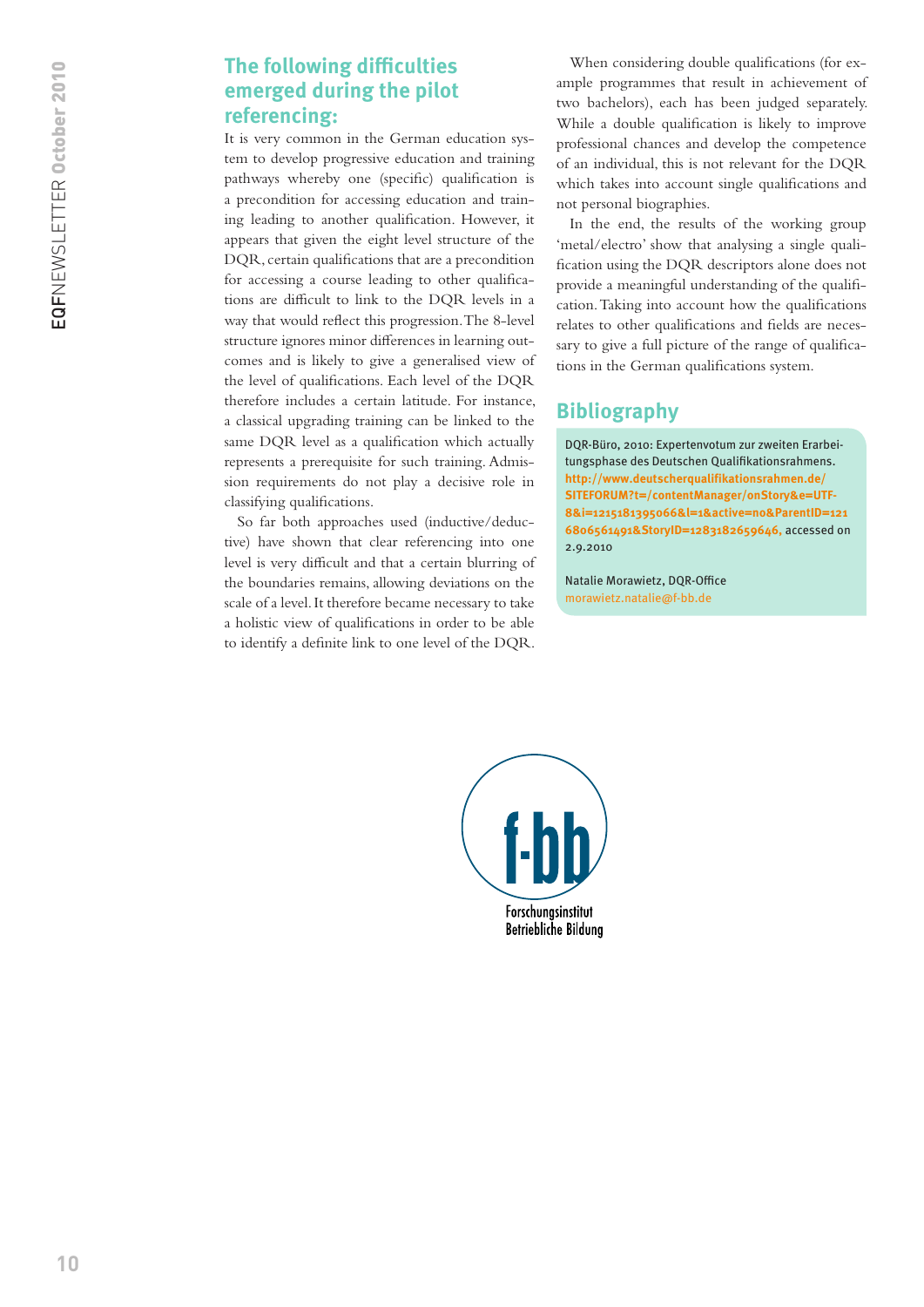<span id="page-10-0"></span>EQFNEWSLETTER October 2010

# **Polish National Qualifications Framework development in the context of a lifelong learning strategy planning**

**Dr Agnieszka Chłoń-Domińczak from Institute of Educational Research** 

An experts' proposal for a Polish National Qualifications Framework (NQF) was presented in January 2010. This proposal concluded the first stage of Poland's preparation for developing an NQF. In the present, second, stage, this document is being discussed and developed into the final model proposal.

The development and implementation of the NQF in Poland is closely linked to the preparation of a lifelong learning implementation framework which will take the form of a strategic Government document. The Polish Government created structures for steering the process involving various institutions and Ministries that have a role in promoting lifelong learning in Poland. In February 2010, the Prime Minister launched a special inter-ministerial task force for the development of a document presenting the Polish lifelong learning implementation framework, chaired by the Minister of Education, Ms Katarzyna Hall. The task force is supported by a Sub-Committee on the development of a National Qualifications Framework led by the Ministry of Science and Higher Education. The task force includes, among others, representatives of the Ministry of Labour and Social Policy, the Ministry of Regional Development and the Ministry of Economy, and is supported by an experts' group that is responsible for the co-ordination of activities leading to the development and implementation of the NQF in Poland.

So far, the sub-committee has focused on the development of glossary of the NQF as well as adopting an implementation framework, based on the proposed model. The sub-committee also recommended the modification of the initial experts' proposal and inclusion of an additional qualification level, which would be placed between the proposed fourth and fifth levels. This means that the initially-proposed fourth and fifth levels will be modified and the proposed levels 5, 6 and 7 will become levels 6, 7 and 8. As a result, the Polish NQF will have eight levels, similar to the European Qualifications Framework.

Introduction of an additional level 5 seems to fill the potential gap that could have emerged in the qualifications structure if only seven levels were used. In particular, this gap could concern qualifications awarded by some post-secondary education institutions (mainly in the field of vocational

education and training), whose level of learning outcomes are higher than the proposed level four (including the school leaving certificate) but lower than level six (including bachelor degrees and equivalent non-university qualifications). This is the case with certain qualifications for teachers (language teachers and primary school teachers) social workers, master craftsmen as well as some other post-secondary professional courses. Additionally, in the future it can be expected that the expansion of post-secondary education will lead to further demand for education (and qualifications) at this level.

The Government's work on the NQF development and implementation is supported through a project funded by the European Social Fund, conducted by the Educational Research Institute in Warsaw and named *The development of substantive and institutional assumptions of NQF and implementation of the National Register of Qualifications for lifelong learning*. The main goals of the project include the development and consultation of the Polish model of National Qualifications Framework and preparation of the report on the referencing of the NQF to the EQF to be adopted by the Government. It is expected that the NQF implementation will also help to develop a system, which will allow the assessment and validation of individuals' learning towards learning outcomes stated in the description of qualifications. The project is organized in four main phases/areas:

- 1.Development of the NQF model and the EQF referencing report;
- 2.Development of National Qualifications Register and supporting research;
- 3.Preparation of an institutional framework for NQF implementation and related operationalising processes;
- 4.NQF dissemination at national and international level.

As a result, the National Qualifications Framework in Poland will have two main objectives:

- To register and describe qualifications that result from achievement of all types of learning: formal, informal and non-formal;
- • To improve the link between education and training and future labour market needs.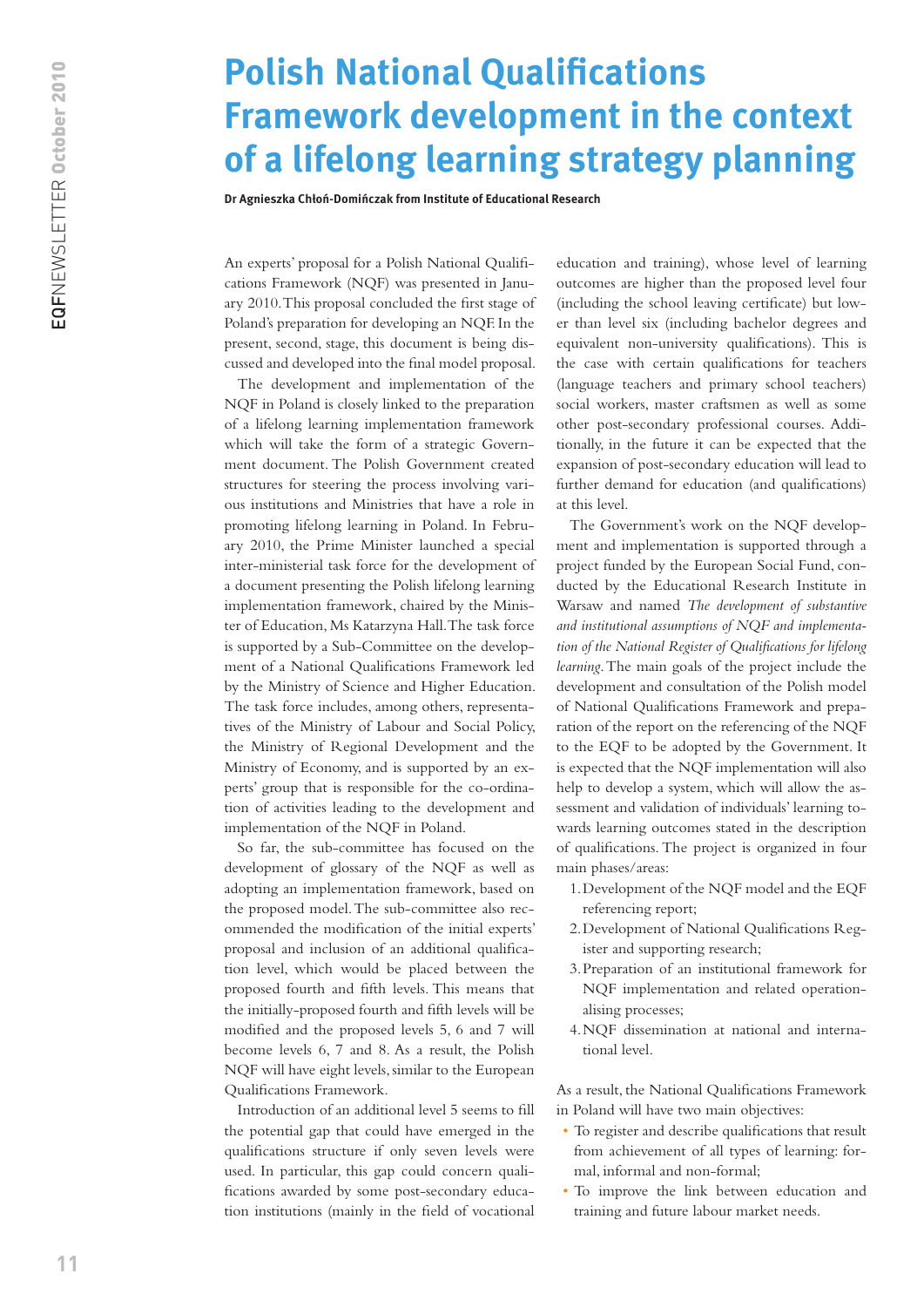One of the most important pre-conditions for the achievement of these objectives, the success and proper recognition of the NQF in Poland, is close co-operation with stakeholders. Stakeholders include not only governmental institutions, but also educational and labour market institutions as well as social partners and civil society. In order to engage these partners in the NQF development, a broad national consultation on the proposed model will be launched in November 2010.

The introduction of principles of the NQF, namely the focus on learning outcomes and quality assurance, is also underway in higher education. Legislative amendments have been prepared which embed the NQF principles into the laws applicable to higher education institutions. This legislative action is accompanied by a series of around 60 country-wide seminars addressed to universities and schools.

Examples of recent seminars and meetings include:

- In August 2010 representatives of stakeholders involved in NQF development, including higher education, vocational education and training and labour market partners met in a coordination meeting. The main aim of the meeting was to inform about the progress achieved and ensure the complementarity of and synergies between activities conducted towards the development of the NQF in Poland. The NQF development touches upon activities of many stakeholders and it is important to co-ordinate the different developments, in order to develop a coherent framework from the perspective of all stakeholders.
- In September 2010 experts and representatives of stakeholders, including social partners, discussed the issue of an additional level (level five) following the recommendation of the NQF Steering Committee. As a result of this meeting, further work in three sub-groups of experts and stakeholders representatives prepared their assessment of the need for a new level five.
- • Also in September 2010, an experts' seminar took place to inform about the project implemented by the Educational Research Institute. The seminar was addressed primarily to the experts and government institutions involved in the current work on implementing the NQF in Poland.

In the near future the following developments are expected:

- The work on the development of level 5 in the Polish NQF will be finalised in autumn 2010 and a decision on whether to include such level and what the implications would be is to be made.
- • The broad national consultation on the NQF in Poland is due to be launched in November 2010. It will be based on a presentation of the Polish qualifications system and will invite a wide range of stakeholders to contribute. In parallel, targeted discussion in specific working groups will also continue with broad involvement of stakeholders, social partners and experts. The aim of this debate is to finalise the Polish NQF.

The operational coordination of the NQF development and implementation process is ensured by the Polish NQF project office. The project office is responsible for the preparation of institutional and organizational aspects of the implementation process for the Polish Qualifications Framework, including work on the EQF referencing report. Any questions and requests for information about the NQF development in Poland should be addressed to this office (see contact details below).

Polish NQF project office Institute of Educational Research 8 Górczewska Street, 01-180 Warsaw Project Leader: Dr Agnieszka Chłoń-Domińczak e-mail: krkbiuro@ibe.edu.pl

The Polish EQF National Contact Point is the Bureau of Academic Diplomas Recognition and International Exchange The contact person is Agata Bader, e-mail: bader@buwiwm.edu.pl, Tel.: +48 (22) 393 38 35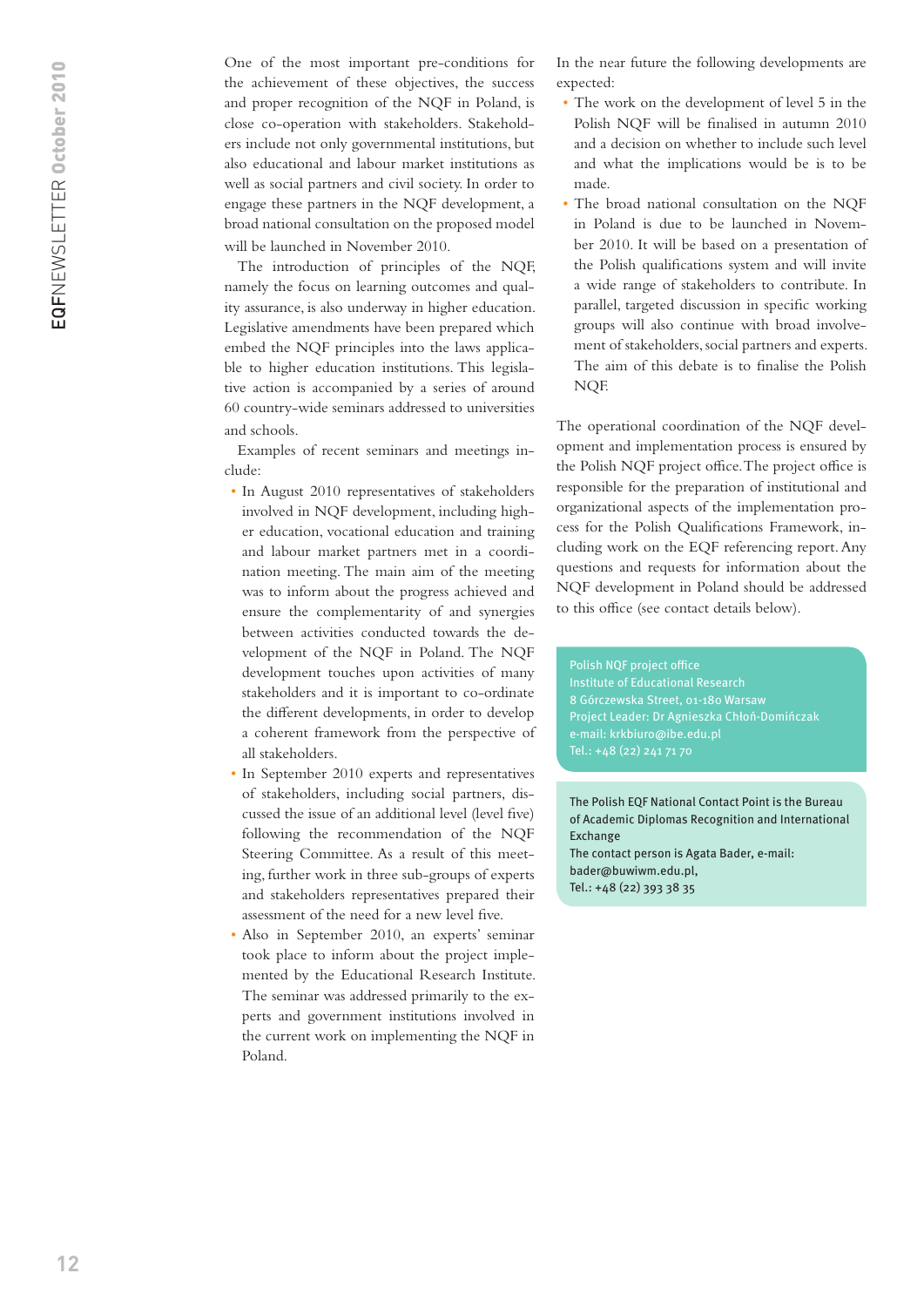# <span id="page-12-0"></span>**Highlights from a selection of EQF pilot projects in the area of higher education**

This article presents a selection of findings from a sample of EQF pilot projects funded through the centralised actions of the Lifelong Learning Programme. The projects presented here have been selected because of their thematic focus. They all explore and test the principles of the EQF in the context of higher education. In the upcoming issues of the EQF newsletter more project findings with other thematic focus will be presented.

# **EQF Pro - Articulation between vocational and academic learning in University Education**

**Contribution from Oliver Janoschka and Michel Feutrie, EUCEN1**

The objective of the EQF-Pro project was to develop evidence-based recommendations to policy makers and stakeholders engaged in development of national qualifications frameworks (NQFs) in order to enhance the capacity of NQFs to ensure progression and flexibility of learning pathways for individuals. The EQF Pro partners were universities from nine countries<sup>2</sup> participating both in the Bologna Process and the implementation of the European Qualifications Framework for lifelong learning and one non-EU country involved in the Bologna Process.

The EQF Pro project explored what was happening with regard to NQF developments in relation to lifelong learning and progression on the basis of 29 case studies and conclusions of meetings and workshops with external partners.

The starting point of the project was that the role of qualifications frameworks in supporting lifelong learning is that of facilitating the identification of common reference points for different education sub-systems and offering new opportunities for the development of progression possibilities for individuals. The challenge of smooth progression and transition between different education and training sub-systems is particularly crucial at the intermediate levels of national qualifications levels:

• those that, in principle, would be referenced to level 5 of the European Qualifications Framework (EQF) - and in the case of higher education qualifications to the short cycle in the Qualifications Framework for the European Higher Education Area (QF-EHEA); and,

• those that are expected to be referenced to EQF level 6 - and in the case of higher education qualifications, they would relate to the first cycle of the QF EHEA.

The analysis showed that the regulations, the different cultures of education and training, tradition, institutional arrangements or insufficient coordination still appear as serious obstacles for the implementation of smooth educational pathways between subsystems. The project identified four major scenarios in which country situations can be grouped:

- • Cases where transition and permeability between subsystems are facilitated. Transition is only controlled by selection procedures verifying in general if students have the required level in term of knowledge and understanding.
- • Cases where transition is conditionally opened. Transition is possible if students succeed in bridging courses. The duration of these bridging courses is variable according to countries and according to disciplines.
- • Cases where transition is theoretically possible, but the tubular organisation of higher education and tradition do not encourage students to move from one subsystem to another.
- Cases where there is no transition between subsystems. If students want to enrol in universities after a learning path in a post-secondary nonuniversity institution, they have to re-start from the beginning and to provide the qualification required for access to a university.

Based on these findings, the project partners agreed that access, progression and transition between educational sub-systems could be facilitated by the use of learning outcomes as a common language, thus encouraging dialogue between institutions focused on the provision of services supporting the individuals in their learning paths, in particular through guidance and counselling and validation of non-formal and informal learning. The establishment of a NQF is, as well as the EQF, a stepping stone for promoting continuity and progression. The EQF encourages countries to develop comprehensive frameworks integrating different qualifications from sub-systems in order to present a consistent and coherent system covering most qualifications awarded in a country. It does not mean necessarily to change the structure and the design of each subsystem and existing

<sup>1</sup> European Association for University Lifelong Learning **<www.eucen.eu>**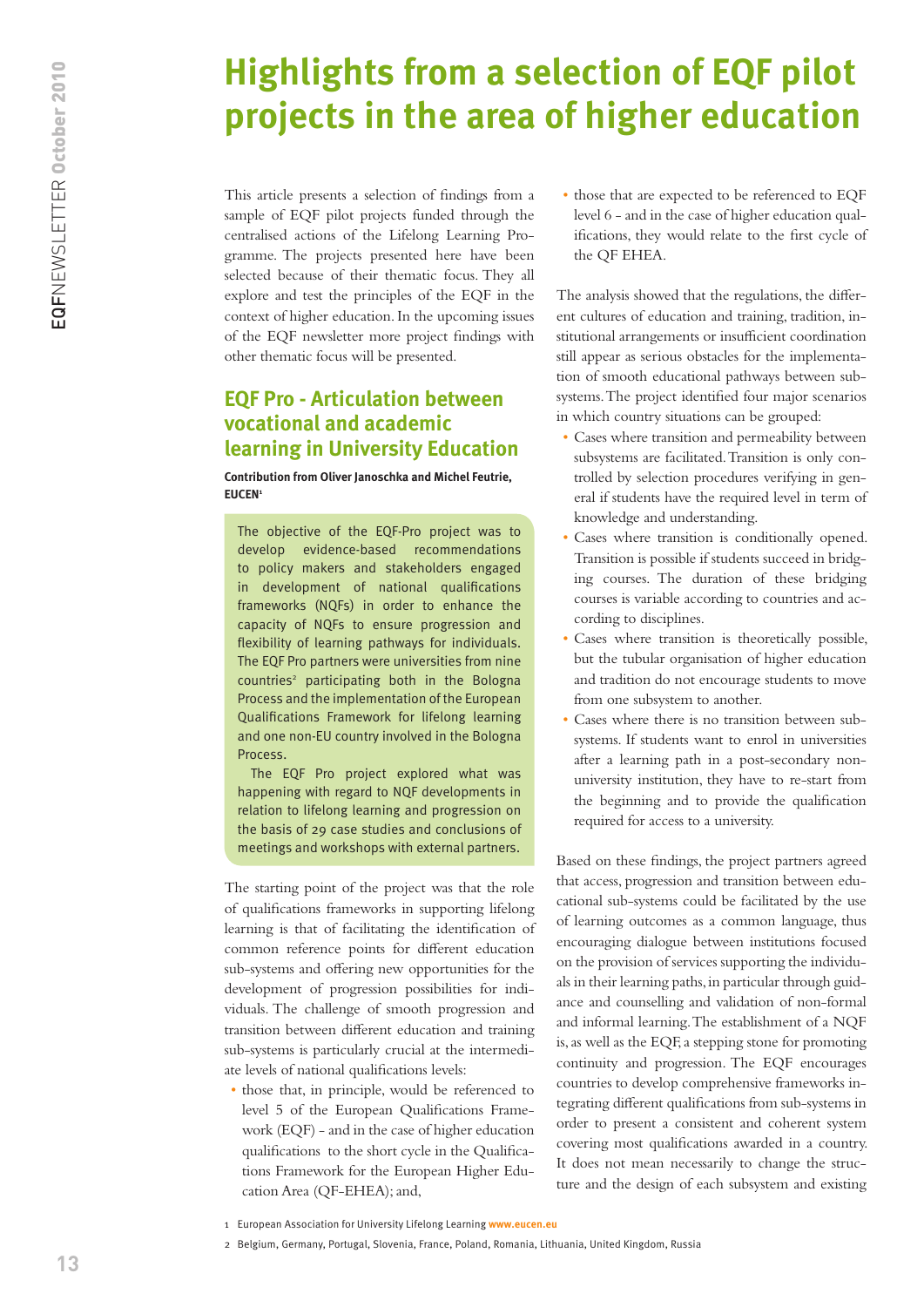qualifications but to make them compatible and to provide an articulated vision about possible learning pathways to citizens, educational and training institutions and stakeholders.

In light of their findings, the project partners formulated a number of recommendations, all related to qualifications frameworks development, the use of learning outcomes and possibly credit systems. These recommendations include messages to policy makers:

- When developing the NQF consider the whole national system from the point of view of continuity and progression in a lifelong learning perspective.
- • Make sure the shift to a learning outcomes approach leads to another shift: a learner-centred approach in institutions.
- • Provide examples and evidence on use of NQFs for lifelong learning.

The final report as well as the executive summary of the EQF Pro project can be downloaded here: **<http://www.eucen.eu/EQFpro/index.html>**

### **HE-LEO - Competence Orientation and Learning Outcomes in Higher Education**

**Based on Cendon, E et al (2008) Implementing Competence Orientation and Learning Outcomes in Higher Education - Processes and Practices in Five Countries3**

The HE-LEO project was concerned with the development of learning outcomes-based approaches in the design of higher education programmes, as expected by the qualifications frameworks development. The project was inspired by the observation that, despite the rhetoric, it was still the case that even new programmes developed by higher education institutions focused on specifying the inputs rather than the outcomes.

The objective of the project was to inspire higher education institutions to change their current practice and move towards outcomebased and learner centred approaches by providing evidence (through case studies) of how this can be done and how qualifications frameworks can support this process. The project partners were universities and ministries in five countries<sup>4</sup>. At the level of a sample of higher education institutions in selected subject areas, the project partners analysed the obstacles to the development of competencebased or learning outcomes-based approaches and developed workable approaches that could be used in university practices.

The project considered that qualifications frameworks – the European, national but even sectoral or institutional ones (if existing) - are to be considered by higher education institutions as "helpers" when they design a new programme. Obviously these frameworks do not contain a sufficient level of detail to serve as a basis when designing a qualification (and that is not their objective either) but they provide useful reference points regarding both the type of learning outcomes (knowledge, skills and competence or other taxonomies) and their level in terms of breadth, complexity, etc. Other reference points that can support the design of specific learning outcomes at programme level can be:

- • Surveys of employers' needs and expectations;
- • Information about the demand for generic competences;
- • The practice in partner institutions within the country or abroad.

The use of these instruments as references for qualifications design was exemplified through the different case studies. For example, the German case study of the University of Oldenburg highlighted a number of interesting ways in which the use of learning outcomes can improve and support the education provision of this institution:

- The use of learning outcomes at the level of modules (programme components) significantly facilitates the development of joint programmes. The explicit formulation of learning outcomes enables the partner universities to clearly define areas where courses offered by one institution complement those offered by another and hence design a balanced joint programme which offers learners continuity in their pathway as well as the best that can be offered by each of the institutions;
- • It also supports international cooperation and exchanges of students as it enables full recognition of the credit for modules that the learner has achieved abroad;
- • Learning outcomes also enable the institution to clarify the profile of programmes it offers as compared to the profile of programmes offered by other higher education institutions that deliver qualifications in the same field/area.
- • Finally the use of learning outcomes and the fact that these are regularly reviewed and updated enhances the quality of qualifications.

The case study also shows the way the university collects information from different parties (namely employers, teaching staff and the students themselves) about what the expected learning outcomes are, how they translate into the programme and

<sup>3</sup> Full reference: Cendon, Eva; Prager, Katharina; Schacherbauer, Eva; Winkler, Edith; Eds. 2008. Implementing Competence Orientation and Learning Outcomes in Higher Education - Processes and Practices in Five Countries. Krems, July 2008 **[http://www.he-leo-project.](http://www.he-leo-project.eu/he_leo-handbook/processes_and_practices/) [eu/he\\_leo-handbook/processes\\_and\\_practices/](http://www.he-leo-project.eu/he_leo-handbook/processes_and_practices/)**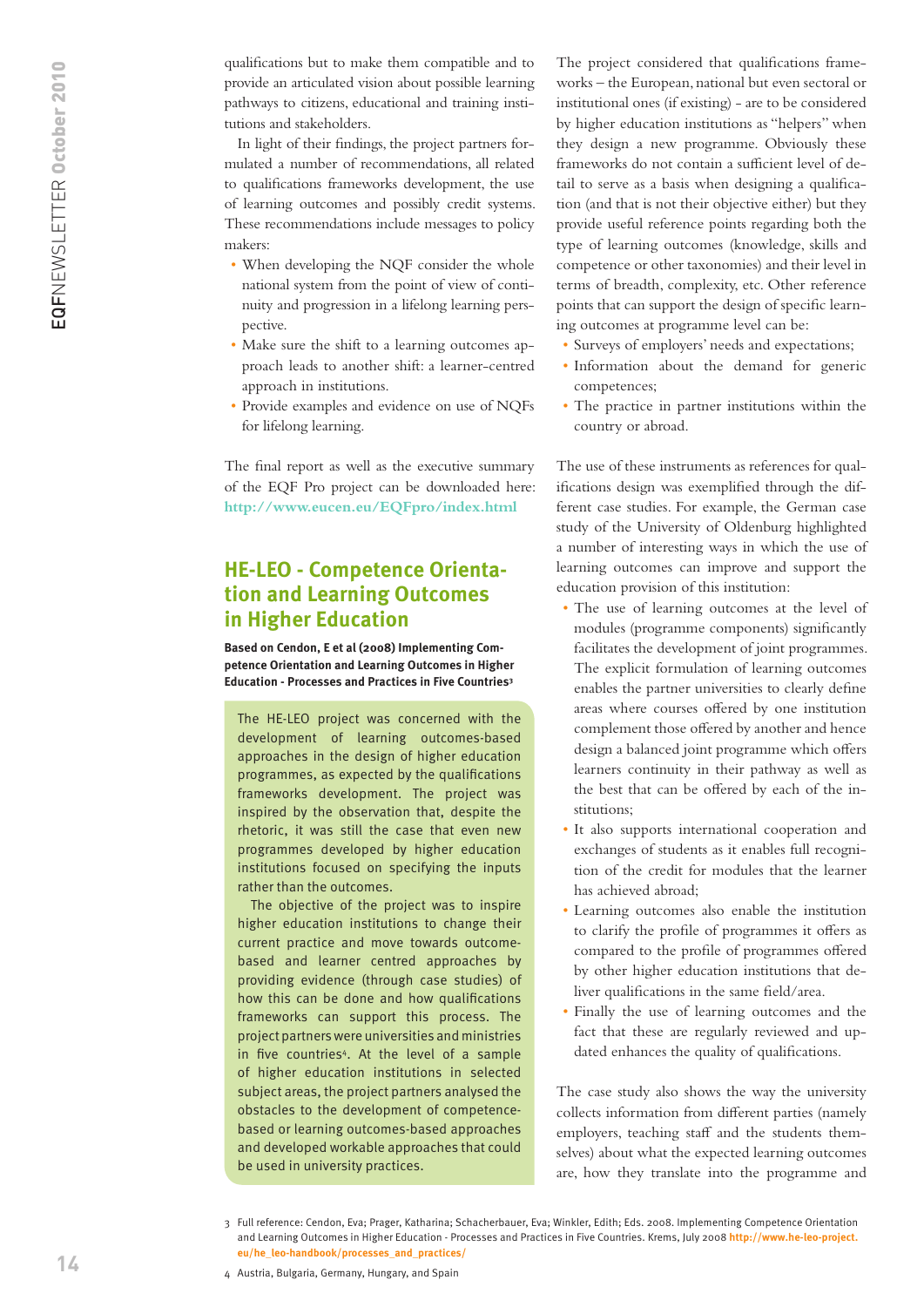assessment practice. This in particular highlights the importance of multi-disciplinary (or crosscurricular) skills and competences. The case study stresses the fact that skills and competences that are typically neglected in an input based model, can be made explicit and related to the teaching/learning and assessment practice in a learning outcomes based programme.

In addition to the above outline case study from Germany, the project documentation contains case studies from:

- Austria which shows the process and tools put in place by the Graz University of Technology to develop learning outcomes based programmes – including templates and a guide to writing qualification profiles;
- Bulgaria this case study presents the findings of a review of qualification profiles, curricula and course unit descriptions with regard to coherence of approaches used to define these by the staff in charge. It shows that a lot of variations exist and that there is no common understanding of the terminology and structures to be used. The case study consequently recommends the use of examples, templates, clear definitions, standardised general competence descriptions, etc. to improve the overall quality of these documents.
- Hungary the Hungarian case study is written from a different angle and presents the development of a qualifications framework and the design of learning outcomes descriptors in the framework also outlining the challenges for the implementation of the framework by higher education institutions;
- $S$ pain this example also takes the qualifications framework perspective. It shows the way learning outcomes descriptors can be used to develop a framework, at the level of a university, that is specific to a particular faculty or programme (examples used are architecture and engineering and mechanical engineering) giving coherence to the qualifications profiles within these specialisations.

Further information on the project can be found here: **<http://www.he-leo-project.eu/>**

### **HEQ – Bridges – Building Bridges between EQF and EHEA**

The HEQ-Bridges project analyses the development and implementation of qualifications frameworks in the area of higher education in seven countries<sup>5</sup>. Among its products the project aims at:

- publication of a comparative report looking at the seven countries participating in the project; the report will outline the similarities and especially the differences in designing the methodologies for NQF development and the comparability of qualifications frameworks for higher education;
- • publication of a Good Practice Guide for the design/description of qualifications from two very complex sectors of activity: the air transport industry and mechatronics;

The partner organizations are from different sectors: higher education, training providers, sectoral authorities, national qualifications authorities and the working methodology is mainly based on research, exchange of experience, workshops, analyses, case studies and comparative studies.

The HEQ-Bridges project is still ongoing and therefore the full findings cannot be presented here yet. It was therefore decided to show here only an aspect of the project work. The following SWOT (Strengths, Weaknesses, Opportunities and Threats) analysis regarding the qualifications framework development in the countries concerned by the project was part of the project report on *Diversity and Comparability in the Implementation of National Qualifications Frameworks for Higher Education*. The table on the following page is adapted from that report.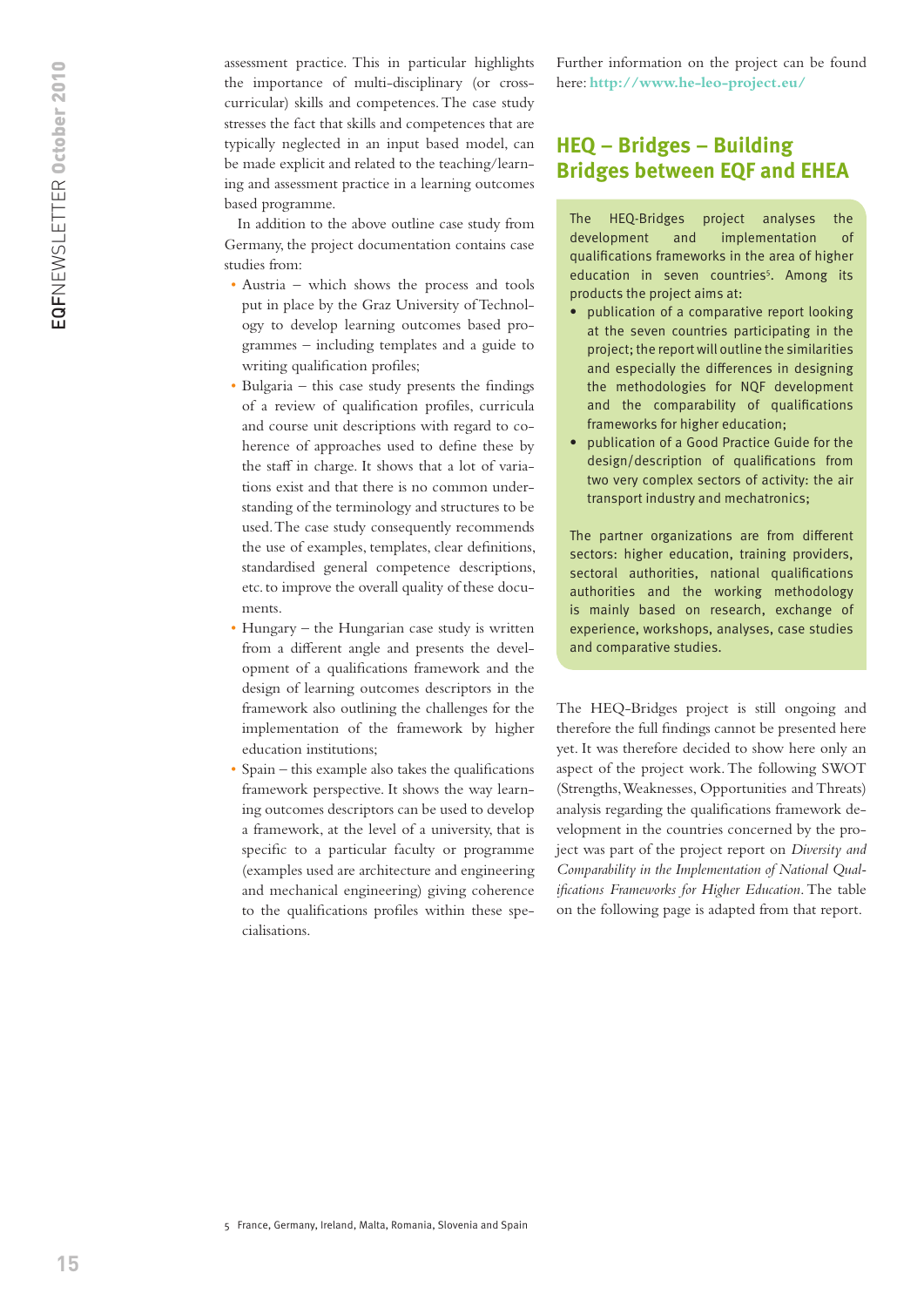#### **HEQ-Bridges SWOT analysis of NQF development with focus on higher education**

This analysis was based on national reports prepared by the Council of Europe. Council of Europe asked all countries participating to the Bologna process to submit a SWOT analysis of their qualifications frameworks developments for the meetings held in Strasbourg on November 9-10, 2009.

| All countries in the project are in the process of devel-<br>Discontinuity of the political will;<br>oping and implementing their national qualifications<br>Question of terminology, semantic and translation<br>frameworks;<br>of terms including the fact that the understanding<br>of learning outcomes is poor; definitions of compe-<br>Countries apply the methodology for the implementa-<br>tion of the Overarching Framework of Qualifications<br>tences; relations between knowledge, skills and at-<br>(OFQ) for EHEA, based on the 10 steps elaborated by the<br>titudes are still largely unclear;<br>Council of Europe;<br>Indentifying the correspondence of some learning<br>There are designated bodies responsible for the devel-<br>outcomes with a certain NQF level is sometimes<br>opment of the NQFs in all countries;<br>problematic;<br>Germany, Malta and Romania have a single national<br>The Bologna Process is not well known;<br>methodology for the development of a qualifications<br>The relationship between degrees issued through<br>framework that is in concordance with both the QF for<br>the old and new systems is difficult;<br><b>EHEA and EQF;</b><br>The relations of higher education institutions and<br>In all countries, NQFs help making the higher education<br>vocational education and training are difficult;<br>systems clearer and more transparent;<br>The advantages and reasons for labour market rep-<br>Universities began designing study programs based on<br>resentatives to get involved are not clear (not clearly<br>learning outcomes; they are becoming aware of the im-<br>communicated); the involvement of employers is<br>portance of NQFs;<br>poor;                                           |  |
|----------------------------------------------------------------------------------------------------------------------------------------------------------------------------------------------------------------------------------------------------------------------------------------------------------------------------------------------------------------------------------------------------------------------------------------------------------------------------------------------------------------------------------------------------------------------------------------------------------------------------------------------------------------------------------------------------------------------------------------------------------------------------------------------------------------------------------------------------------------------------------------------------------------------------------------------------------------------------------------------------------------------------------------------------------------------------------------------------------------------------------------------------------------------------------------------------------------------------------------------------------------------------------------------------------------------------------------------------------------------------------------------------------------------------------------------------------------------------------------------------------------------------------------------------------------------------------------------------------------------------------------------------------------------------------------------------------------------------------------------------------------------------|--|
| Reinforcement of the relations with employers; contri-<br>The methodology for developing NQF is still not co-<br>bution of different stakeholders; increase of communi-<br>herent;<br>cation and cooperation between them;<br>The terminology used in EQF and Directives on Rec-<br>The process is visible for the public; It is based on spe-<br>ognition of qualifications are not coherent.<br>cific local needs; general information on NQFs is pub-<br>licly available (websites);<br>There is interest of national authorities to link the im-<br>plementation of the two overarching frameworks at na-<br>tional level;<br>Students/graduates agree with the NQF as an instru-<br>ment to match the universities' provision with the la-<br>bour market needs.                                                                                                                                                                                                                                                                                                                                                                                                                                                                                                                                                                                                                                                                                                                                                                                                                                                                                                                                                                                                      |  |
| <b>Opportunities</b><br><b>Threats</b>                                                                                                                                                                                                                                                                                                                                                                                                                                                                                                                                                                                                                                                                                                                                                                                                                                                                                                                                                                                                                                                                                                                                                                                                                                                                                                                                                                                                                                                                                                                                                                                                                                                                                                                                     |  |
| Society is aware of the importance of NQF develop-<br>Society is tired of the constant reforms;<br>ments;<br>Interdependency to neighbouring countries;<br>The NQF is part of and links to the whole reform process<br>The transition to a knowledge based society is not<br>of Higher Education;<br>accepted by the whole society;<br>It facilitates the recognition process within the EHEA;<br>There is a risk that NQFs will be based on formal<br>There are existing networks and international support<br>qualifications systems which were not based on<br>that can facilitate the NQF developments;<br>learning outcomes;<br>The link with the two overarching frameworks is being<br>Low involvement of employers; unclear expecta-<br>tions from their side;<br>made;<br>Increased international mobility can support the imple-<br>Too many stakeholders can create conflicts of inter-<br>mentation of NQFs; NQFs can also contribute to the in-<br>est;<br>ternationalization of higher education;<br>The process could be perceived as a purely bureau-<br>NQF developments have the support of international<br>cratic one;<br>institutions;<br>The large number of certifications/accreditations<br>can make the whole understanding of the system<br>They facilitate lifelong learning, including after gradua-<br>tion of a Bachelor or Master's programme;<br>more difficult and less transparent.<br>They enable curricula modernization and restructuring<br>If the level descriptions and learning outcomes<br>descriptions are too detailed, there is some risk of<br>of the study provision, based on society needs/de-<br>fragmentation of skills and competences and the<br>mands.<br>evaluation of qualifications levels may become<br>complex. |  |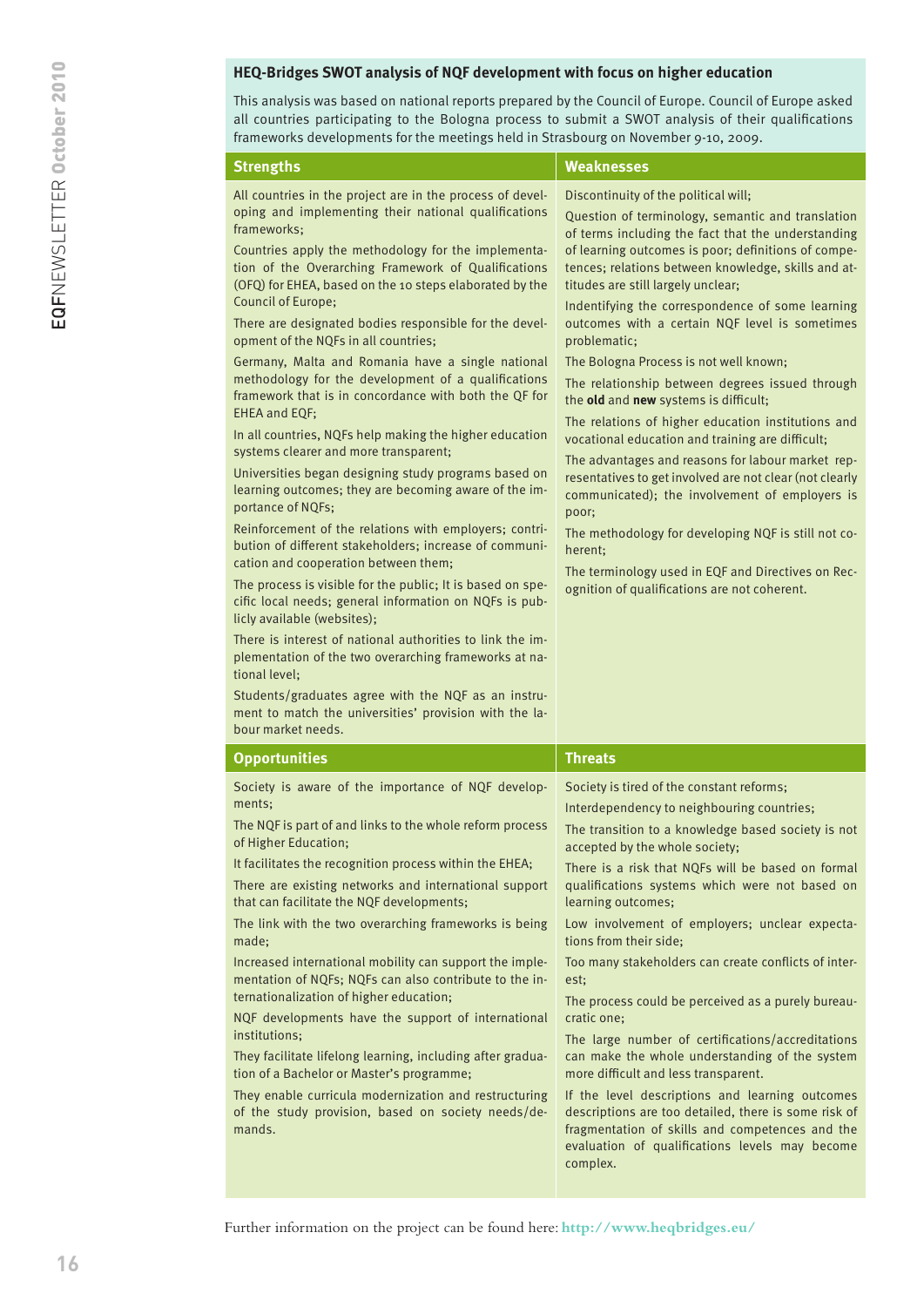# <span id="page-16-0"></span>**New Cedefop study: The changing roles and functions of qualifications**

**Jens Bjornavold, Cedefop**

Since 2008, Cedefop has been working on a major study of the roles and functions of qualifications in modern societies. Building on a diversity of data sources, including country case studies and an extensive review of international research in this area, the study provides one of the most extensive and in-depth analysis of qualifications published so far. The findings are directly relevant to ongoing reforms of qualifications systems at both national and European level. An international team with members from Denmark, Germany, Ireland, France and the UK has supported Cedefop in carrying out the study. The study will be available in electronic format from the website of Cedefop in early December 2010 and in print (English, French and German) in early spring 2011. Some of the messages of the report are outlined here.

## **The roles and functions of qualifications**

Qualifications - or the certificates and diplomas awarded following successful completion of education, training or other learning processes - are important for us as individual citizens. They influence our ability to get a job, to carry out an occupation or a profession, to pursue lifelong learning, to move between countries as well as influencing our general social standing and status. But qualifications are also important for a number of other reasons:

- • Qualifications are important for employers and enterprises: they signal what a potential employee is expected to know and be able to do.
- • Qualifications are important for education and training: they state that the teaching and training activities (the input) leading to a particular certificate or diploma is of relevance and holds a certain quality.
- • Qualifications are important for policy makers: they provide a focal point for education and training policies, not least by offering a tangible measure of output.
- • Qualifications are of key importance to statisticians and researchers: they offer a measurable entity for analysing the supply of knowledge and skills in our societies.

# **Changing roles and functions?**

Building on a broad range of sources, including the research carried out by Cedefop in recent years, two key messages can be drawn from the study.

- • Firstly, qualifications are surprisingly stable and there is no indication that their overall influence and value is diminishing. While it is possible to observe fluctuations in the value of qualifications ('over-qualification'), the basic functions of qualifications to signal and demonstrate learning as well as to regulate access to occupations and labour markets seem to be largely unchallenged.
- Secondly, qualifications have their limitations. We can increasingly observe, for example in the recruitment practices of enterprises, that qualifications rarely stand alone as a means to capturing the knowledge, skills and competences of a potential employee. The future development of qualifications thus requires a discussion on how certificates and diplomas can be supplemented and complemented by other instruments and tools in a more systematic way; and how individuals can better document and represent all their skills and competences, not only those formally assessed.

Qualifications, through their strengths and weaknesses, thus play indispensable roles in our societies. However, as demonstrated extensively by the study, these roles vary between countries and sectors. In some cases we can observe that qualifications increase in importance, making it impossible for individuals to access employment and education without the right formal certificate or diploma. There are still a significant number of occupations in Europe where the right to pursue professional activities are directly regulated by qualifications. In other occupations less weight is given to a single qualification, thereby radically weakening its regulatory function.

The study provides a unique source for a better understanding of qualifications and of the dynamics of change characterising the field. Qualifications systems are constantly undergoing internally driven improvements; the shift to learning outcomes, the rapid development of national qualifications frameworks and the opening up of qualifications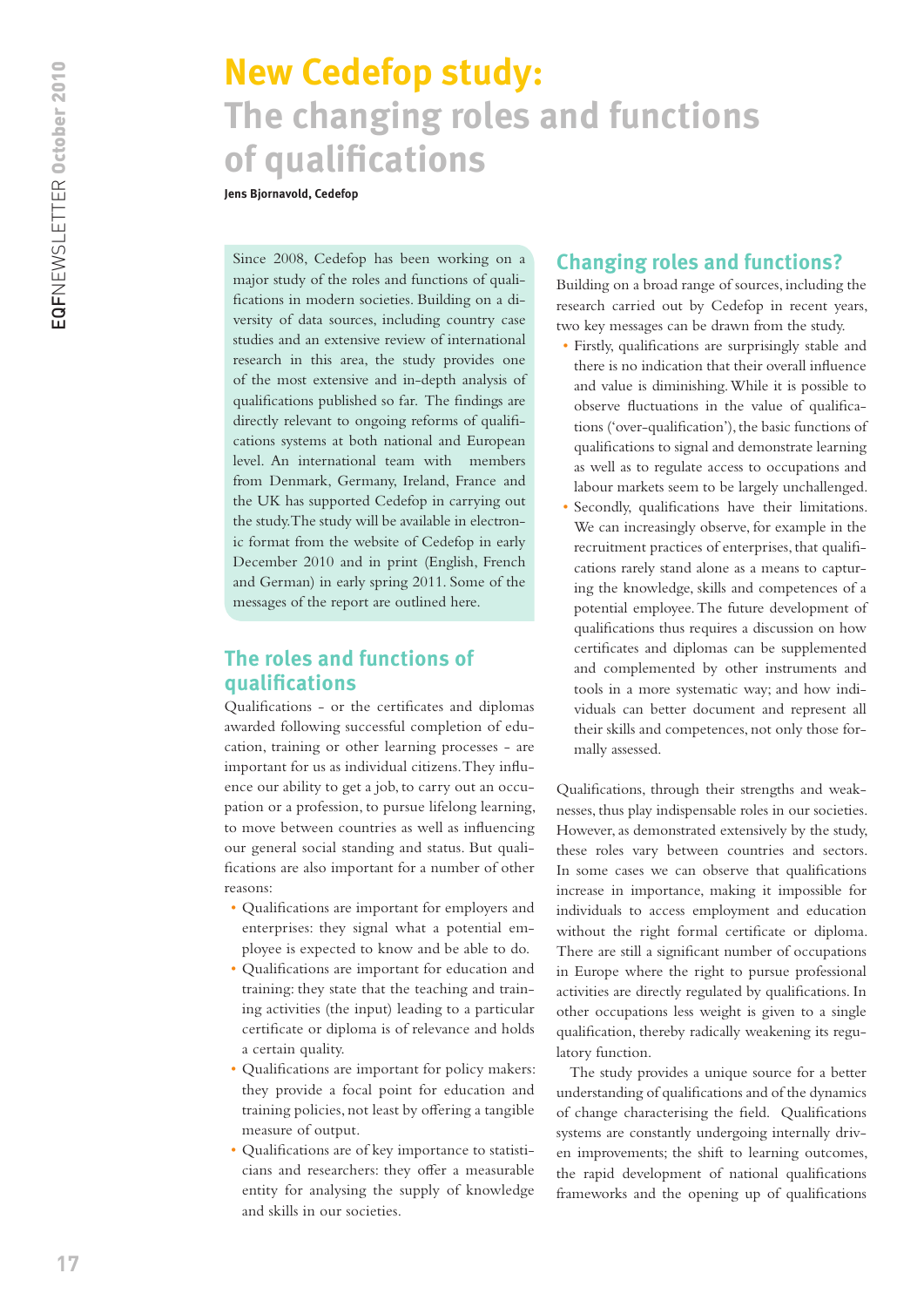to learning outside schools are good examples of this. But qualifications are also changing due to external pressure. The global economy is increasingly having an impact on qualifications, for example in the form of increased cooperation (as in the EU) but also in the form of international qualifications gaining their value beyond national borders.

## **Scenarios for developing qualifications**

The study outlines a set of scenarios indicating the choices policy makers and stakeholders face regarding the future development of qualifications. These scenarios point to four basic questions to be addressed by policy makers and stakeholders in the coming years:

- • Should qualifications become more **flexible** in the sense that they should provide the learner with ease of access, build on a wide range of learning modes and be combined according to the needs and the time-perspective of the individual learner?
- • Should qualifications focus more on **stability and predictability**, making sure that their overall value (currency) and signalling power is consistently strengthened?
- • How strong a role should be given to **the suppliers** of qualifications (education institutions, awarding bodies etc.)?
- • How strong a role should be given to **the users and demanders** of qualifications (for example social partners)?

These questions, extensively addressed in the report, point to the political implications of the work on qualifications. Both at European and national level there is a need to systematically reflect on the possible choices as regards the future development of qualifications, qualifications systems and (increasingly) qualifications frameworks.

### **The need for continued work**

While this study can be seen as a synthesis of an extensive research effort by Cedefop and others during the last few years, it should not be seen as a final and concluding statement but as a starting point for future research and policy development.

- The study provides a starting point for researchers to go deeper into a part of modern societies which in many cases is overlooked and taken for granted.
- • The study provides, through its reflection on policy options and choices, an important input to policy developments at European, national and sector level.